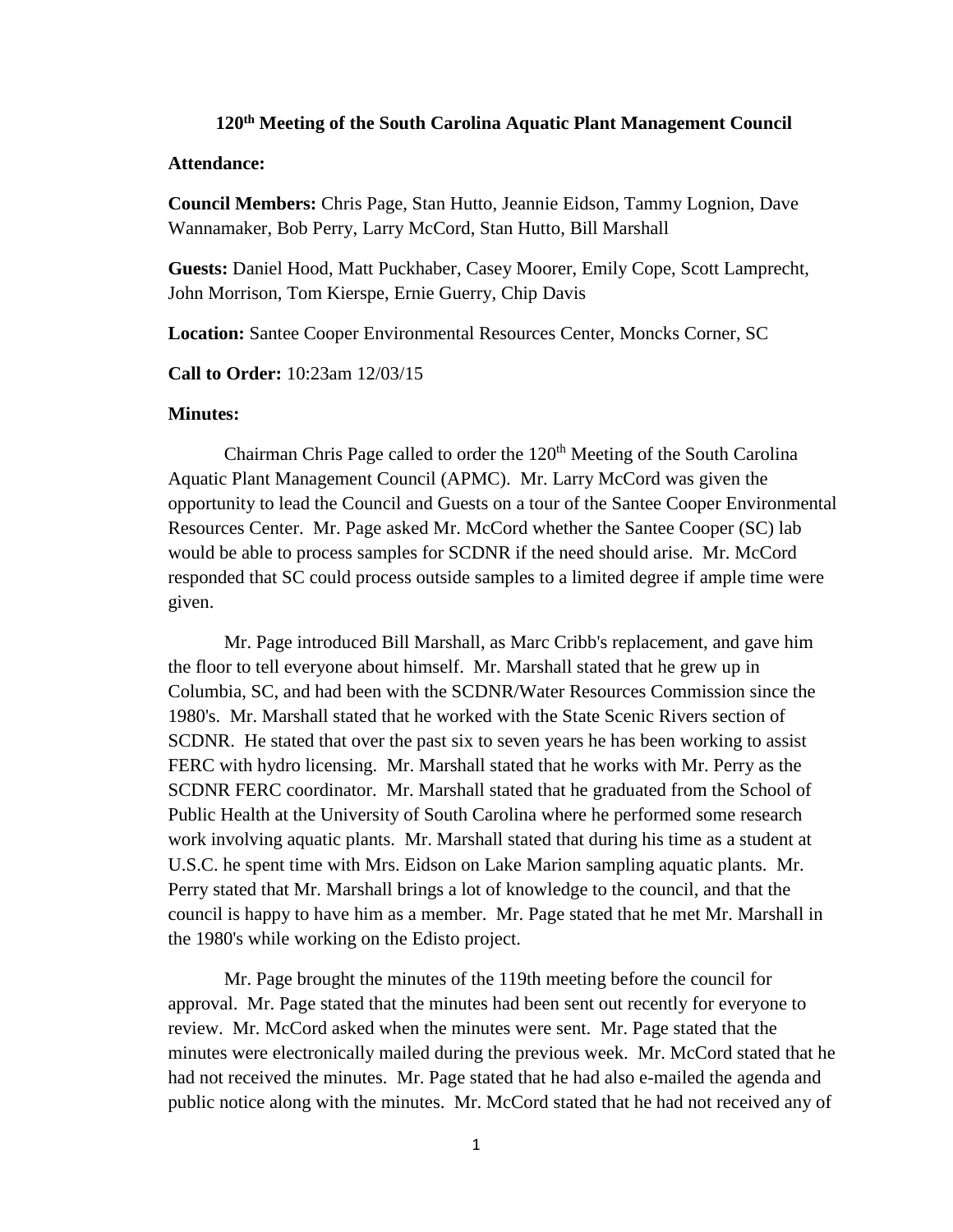those documents. Mr. Page offered a paper copy of the minutes to anyone who would like them. Mr. Page stated that he had sent the e-mail to Mr. Davis as well. Mr. Davis stated that he had not received the e-mail either. Mr. Page concluded that the SC firewall had most likely blocked the email from arriving. Mr. Page asked the rest of the council members if they had received the email. Everyone other than Mr. McCord stated that they had received the correspondence. Mr. McCord requested that he be given ample time to review the minutes. Mr. Page stated that he would need a motion in order to approve the minutes at a later time through a mail vote. Mr. McCord moved to approve the minutes at a later date after once he was given time to review them entirely. Mrs. Lognion seconded Mr. McCord's motion. Mr. Page called for discussion and none was brought before the council. Mr. Page called for a vote and the motion passed unanimously. Mr. Page stated that the recommendations for changes to the minutes should be sent to him. He stated he would then compile the suggested changes and send them to the council for approval through mail. Mr. Davis asked Mr. Page if the minutes are posted on the DNR website after approval. Mr. Page stated that the minutes are posted on the website periodically. Mr. Page stated that all of the changes for the Aquatic Nuisance Species section of the DNR website are performed by himself. Mr. Page stated that suggested corrections to the website should be sent to him. Mr. Page that he had not updated the website over the past six weeks due to being busy working on amendments to the Annual Plan. Mr. Page called for any public comments. No public comments were brought before the council.

Mr. Page moved to the next item on the agenda; the SCDNR and SC annual update. Mr. Page stated that he would give the SCDNR update first. Mr. Perry stated that a read receipt could be attached to future emails to council members in order to ensure everyone receives documents with ample time for review. Mr. Page began reviewing his report documents. He stated that they were listed by treatment site, and they were not all complete because DNR was currently treating. Mr. Page stated that DNR staff were currently treating on Samworth WMA, Goose Creek Reservoir, and Back River Reservoir. Mr. Page stated that DNR staff had been delayed by flooding and were now treating areas were problem vegetation had been moved. Mr. Page stated that DNR had treated 3,729 acres worth of herbicide treatment at a cost total of approximately \$635,000. 2,083 acres of treatment have been conducted since July 1st at a cost of approximately \$355,000. Mr. Page stated that other information contained in his documents included target species, treatment date, and treatment options. Mr. Page stated that there is also a breakdown of treatment sites into a category containing Santee Cooper WMA's and a category containing treatment sites managed by the SCDNR. Mr. Page called the council's attention to the SC WMA category. Mr. Page stated that work on the SC WMA's is conducted by SCDNR staff in order to alleviate lack of staff issues for Santee Cooper. Mr. Page stated that SCDNR staff conducts work on the SC WMA's in lieu of cost share. Mr. Page stated that 418 acres had been treated on SC WMA sites at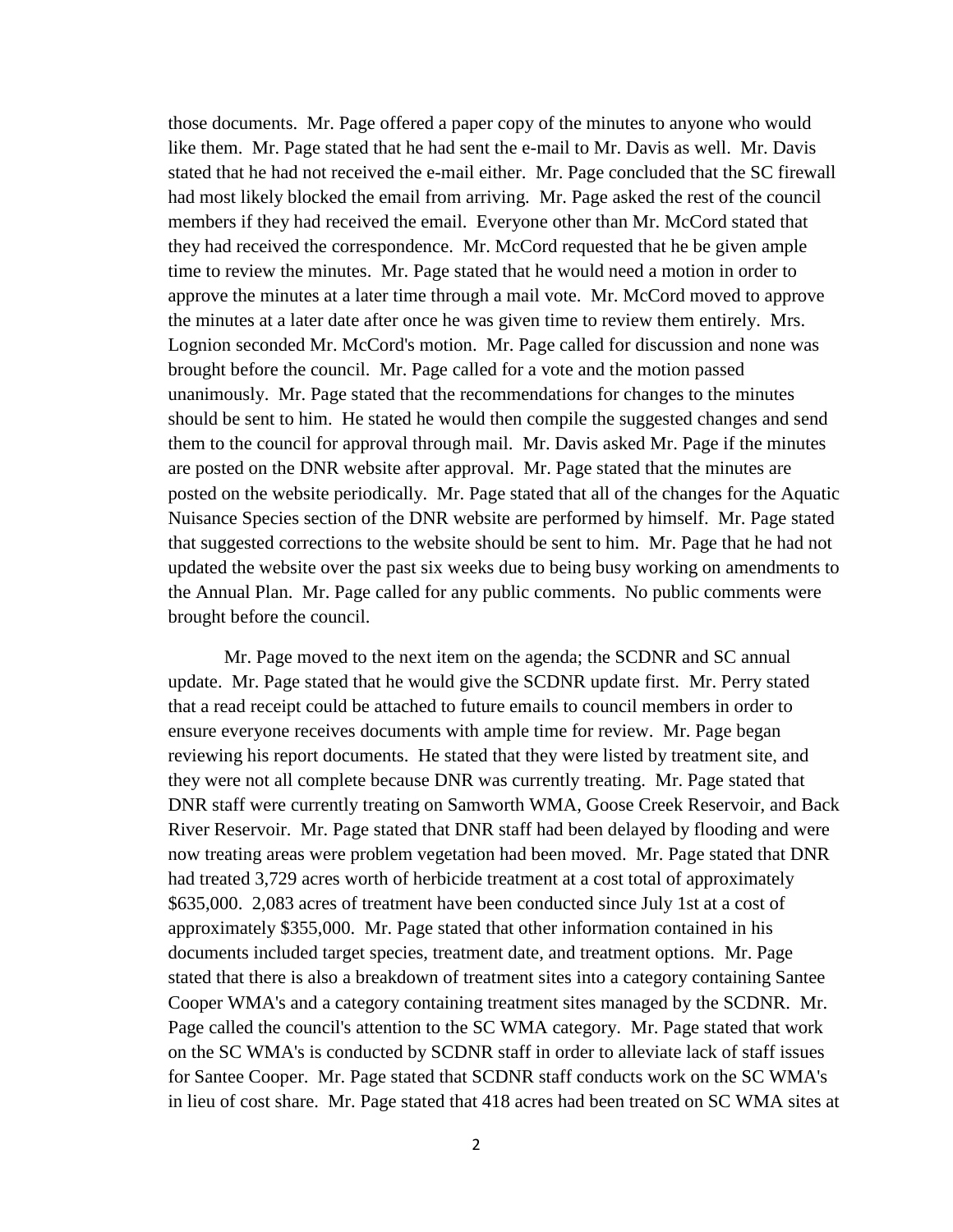a total cost of approximately \$100,000. Mr. Page stated that most of the treatments have been conducted in conjunction with habitat enhancement measures to promote waterfowl and fish population growth. Mr. Page referenced Sandy Beach WMA as an area that has shown great improvement and increased waterfowl harvests. Mr. Page stated that Hickory Top WMA was a new treatment site for 2015. He stated that some areas of Hickory Top were so overgrown that they were unusable for both waterfowl and sportsmen. He stated that SCDNR staff began treatments on Hickory Top in order to open areas for wildlife use. Mr. Page also stated that a backpack treatment was performed on the dike system at Hickory Top but was not listed on his handout. Mr. Perry asked if the majority of the Hickory Top treatments were drainage ditch areas. Mr. Hood answered that 10 acres in the Green Tree Reservoir were treated by helicopter in order to remove unwanted species. Mr. Page stated that the biologist in charge of managing Hickory Top directed the applicators as to which areas to treat. DNR staff and contracted applicators were careful not to impact mature cypress trees within the Green Tree Reservoir during treatment. Mr. Page stated that Sandy Beach WMA was treated for a variety of species including Lotus, Cutgrass, and Cattails. Santee Cooper WMA's and Potato Creek WMA were treated for hydrilla and primrose. Mr. Perry asked if this was the first time that crested floating heart has shown up in Sandy Beach WMA. Mr. McCord and Mr. Hood stated that the crested floating heart has been present in Sandy Beach WMA for several years. Mr. Page stated that CFH has been kept from spreading in Sandy Beach WMA by the other species which are already established. Mr. McCord stated that the CFH is mainly located in the small entrance way to Stony Bay and confirmed Mr. Page's statement of containment. Mr. Page stated that as one species is eradicated it is often replaced by another species. Mr. Page stated that after several years of treating Sandy Beach WMA lotus is still a recurring issue, but progress can be seen. Mr. Page stated that hydrilla had not shown significant re-growth in the Hatchery WMA during 2015. Treatments in the Hatchery WMA were limited to cutgrass, primrose, and CFH. Mr. McCord asked Mr. Page what DNR's long term plan for hydrilla management within Potato Creek WMA. Mr. Page stated that the long term plan is to restore the gate connecting Potato Creek with Lake Marion and stock triploid grass carp for hydrilla control. Mr. Page stated that the problem in the past has been failure of the gate due to flood debris. Mr. Davis stated that if the hydrilla is removed before the gate is replaced it will eliminate the issue of flood debris (hydrilla) causing a failure of the gate. Mr. McCord stated that during Santee Cooper's years of managing Potato Creek WMA grass carp were used to control hydrilla. Mr. McCord stated that since Potato Creek management was taken over by SCDNR, Santee Cooper was told that stocking grass carp in Potato Creek was not allowed. Mr. McCord stated that up until 2010 when SCDNR took over management of Potato Creek it was basically completely clear of hydrilla and being managed for native vegetation. Mr. McCord stated that Potato Creek is now 100% covered in hydrilla. Mr. Page stated that Potato Creek WMA is not currently covered in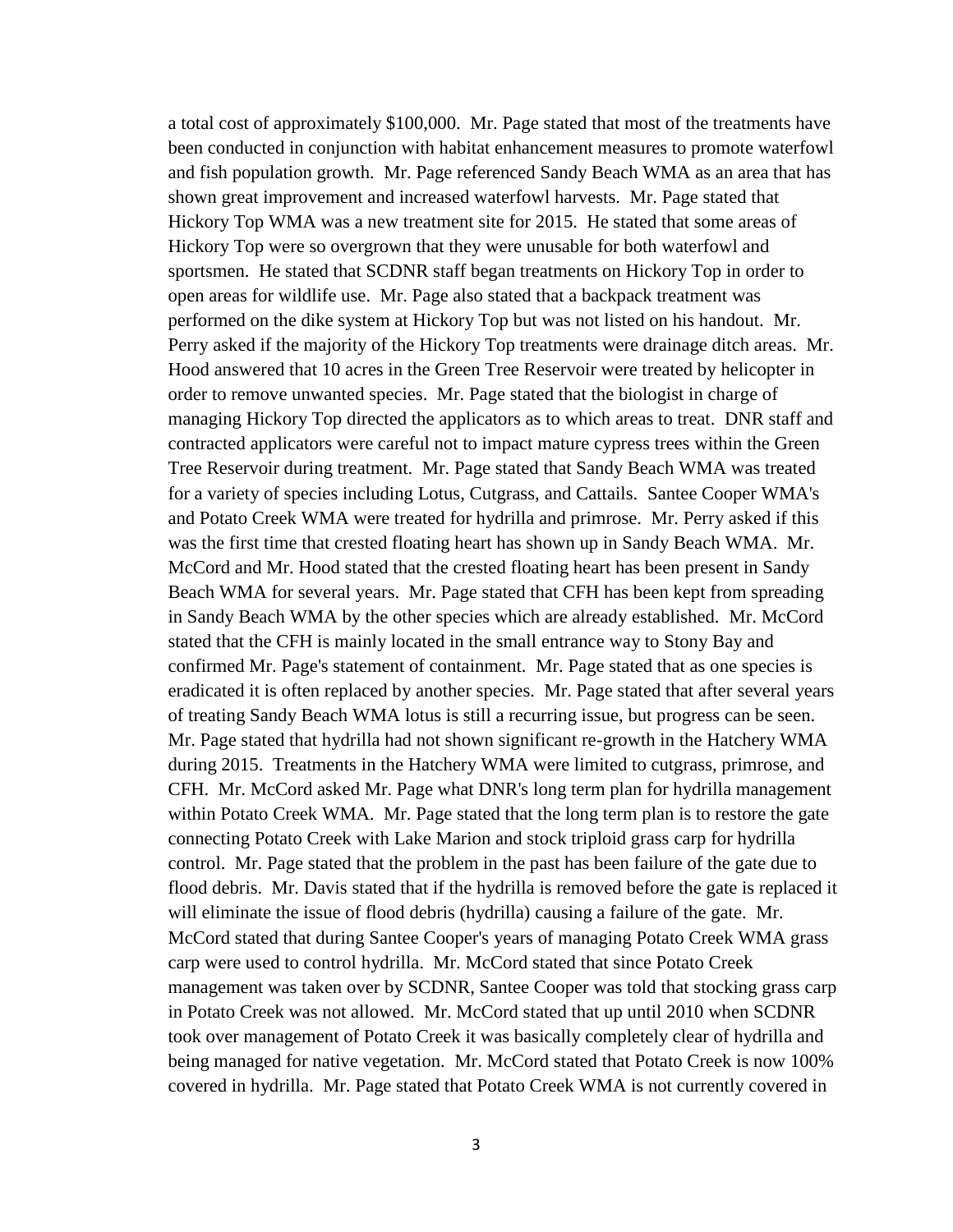hydrilla. Mr. McCord stated that although the hydrilla has been treated, it is not gone. Mr. McCord stated that during the recent flooding much of the hydrilla in Potato Creek was moved into Lake Marion. Mr. McCord stated that his concern with hydrilla regrowth in Potato Creek was that potential for introduction into Lake Marion during periods of high water flow. Mr. McCord stated that the council should note the amount of money required to treat hydrilla once it was re-established in Potato Creek. Mr. Page stated that SCDNR spent \$55,000 treating Potato Creek hydrilla this year. Mr. Page stated that DNR staff tries to time treatments of hydrilla so that two years of control can be obtained with one treatment. He stated that if the treatment site is allowed to recover for too much time, the site can quickly revert square one. Mr. Page stated that the timing during the past couple of years did not work out correctly. Mr. Page stated that because the timing did not work out, DNR staff had to use contact herbicides to burn the hydrilla back. Mr. McCord stated that while copper and diquat contact herbicides are known to be an effective burn back treatment, they are not an effective long term control. Mr. McCord stated that the verbal agreement with DNR for DNR to manage the SC WMA's was contingent on DNR staff managing the WMA's as SC staff had in the past. Mr. McCord stated that the agreement needed to be revisited by SC and DNR staff. Mr. McCord stated that SC staff could not allow impoundments directly feeding the SC Lakes to become filled with hydrilla. Mr. McCord restated the need for repair of the gate and introduction of sterile grass carp. Mr. Page suggested a meeting between SCDNR staff and SC staff in order to negotiate the terms of the agreement. Mr. Page stated that the discussion was not an issue for the council to deal with at the current time. Mr. Page stated that WMA treatments are mostly controlled by what the individual managers need or want. Mr. McCord stated that he feels the discussion is one that needs to involve the council because it directly impacts Santee Cooper's management of aquatic plants on the Santee Cooper Lakes. Mr. Page suggested that Mr. McCord wait to discuss the matter when the meeting arrives at "new items".

Mr. Page turned the council's attention to the second handout which was titled "cooperative invasive control operations with DNR". Mr. Page stated that this group of treatments includes DNR managed lands on the Santee Cooper Lakes as well as others managed by DNR. Mr. Page overviewed the treatment sites included and the species that were targeted. Mr. Page clarified that the term miscellaneous is used when several species where treated. Mr. Page clarified that some recent treatments were not yet represented on the table. He specified a recent hyacinth treatment at Samworth WMA which was not represented. Mr. Page pointed out treatments at non-DNR properties such as Whitehall Plantation to assist DNR's wood stork program. Mr. Page stated that wood stork populations have been on the rise in South Carolina in thanks to management of wood stork rookery areas. Mr. Page stated that the acreage totaled nearly 2,000 acres at a cost of approximately \$314,000. Mr. Page stated that much of the \$314,000 were funds provided by each individual property's account or program grants. Mr. Page asked for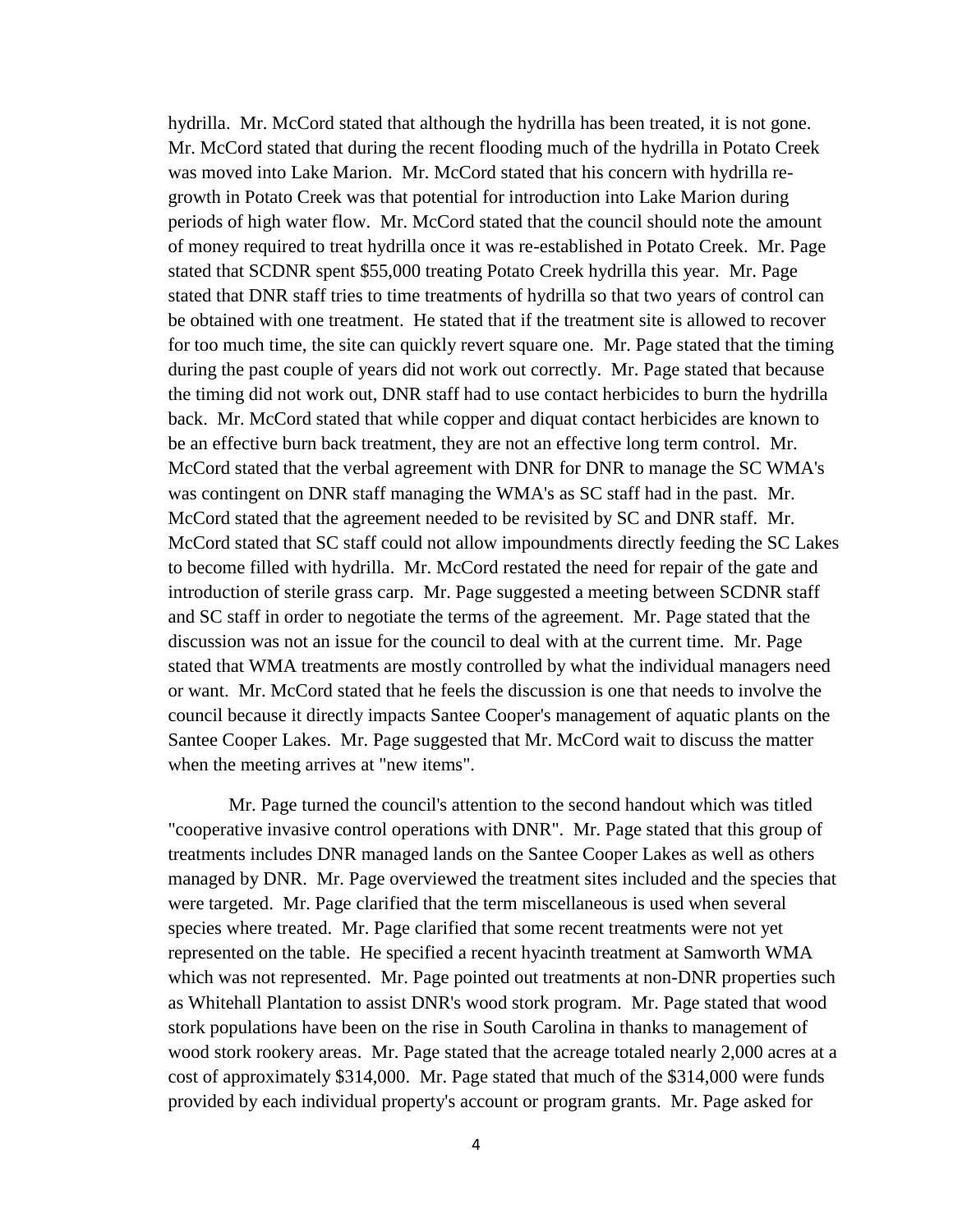any questions from the council. No questions were brought before the council. Mr. Page stated that some properties were treated with herbicides which were paid for by the managers. On these sites, ANS staff provided personnel, equipment, and expertise. Mr. Page stated that such cases are not represented on paper but are important to note. Mr. Page overviewed the amounts spent on each individual target species. Mr. Perry asked if SCDNR pays for treatments on Back River Reservoir. Mr. Page responded that DNR does not pay for everything on Back River Reservoir. He stated that it is cost shared with Charleston CPW and SCE&G. Mr. Page stated that Goose Creek Reservoir is also cost shared with CPW. Mr. Page briefly overviewed the additional work done on the Edisto River on Phragmites. Mr. Page stated that there is a concern the Edisto Phragmites may be native and is in need of genetic testing. Mr. Page stated that the average cost was also broken down on the page for Santee Cooper WMA's. The average cost was \$241.26 per acre. Mr. Page stated that Mr. McCord stated a good point earlier when he discussed hydrilla and its ability to re-grow. Mr. McCord stated that Potato Creek acts like a microcosm of the Santee Cooper Lakes. He continued to say that the only way to completely control hydrilla is through biological and chemical control. Mr. Page stated that he was finished with his overview of the annual SCDNR report.

Mr. Page gave the floor to Mr. McCord for a discussion of the 2015 Santee Cooper treatment overview. Mr. McCord gave the floor to Mr. Davis for the Annual Review. Mr. Davis began by explaining that the Santee Cooper data is broken down based on each Lake and individual impoundments. He stated that the data is further broken down in submersed, emergent, and floating plant species. Mr. Davis stated that over 95% of the money spent for treatments were on Lake Marion and the majority of those treatments were on area of Lake Marion above I-95. Mr. Davis stated that the two major target species consisted of Crested Floating Heart (CFH) and Hyacinth. Mr. Davis stated that the impoundments did not contain much in the way of problem plant species other than algae and a few emergents. Mr. Davis stated that Lake Moultrie did not have many problems but that the CFH was now on Lake Moultrie as well. Mr. Davis stated that SC had a large aerial treatment scheduled for October but the flood event prevented them from carrying the plan out. Mr. Davis stated that S.C. had been working with the University of Florida to conduct a study using Aquathol K to treat CFH. He stated they treated a one hundred acre plot in August and saw great results. He stated that they planned to expand the treatment site to 1000 acres but were delayed by the flood waters. Mr. Davis stated that SC's acreage was down a little bit from last year. Mr. Davis directed the council's attention to a tab showing total amounts spent to control each individual target species. He stated that CFH accounted for the majority of the budgetary expenses at around \$300-\$400 per acre. Mr. Davis stated that the flood waters caused the Lake levels to rise four feet over about ten days, resulting in very turbid waters. Mr. Davis stated that treatment sites for CFH were prioritized with those effecting lake usage at top priority.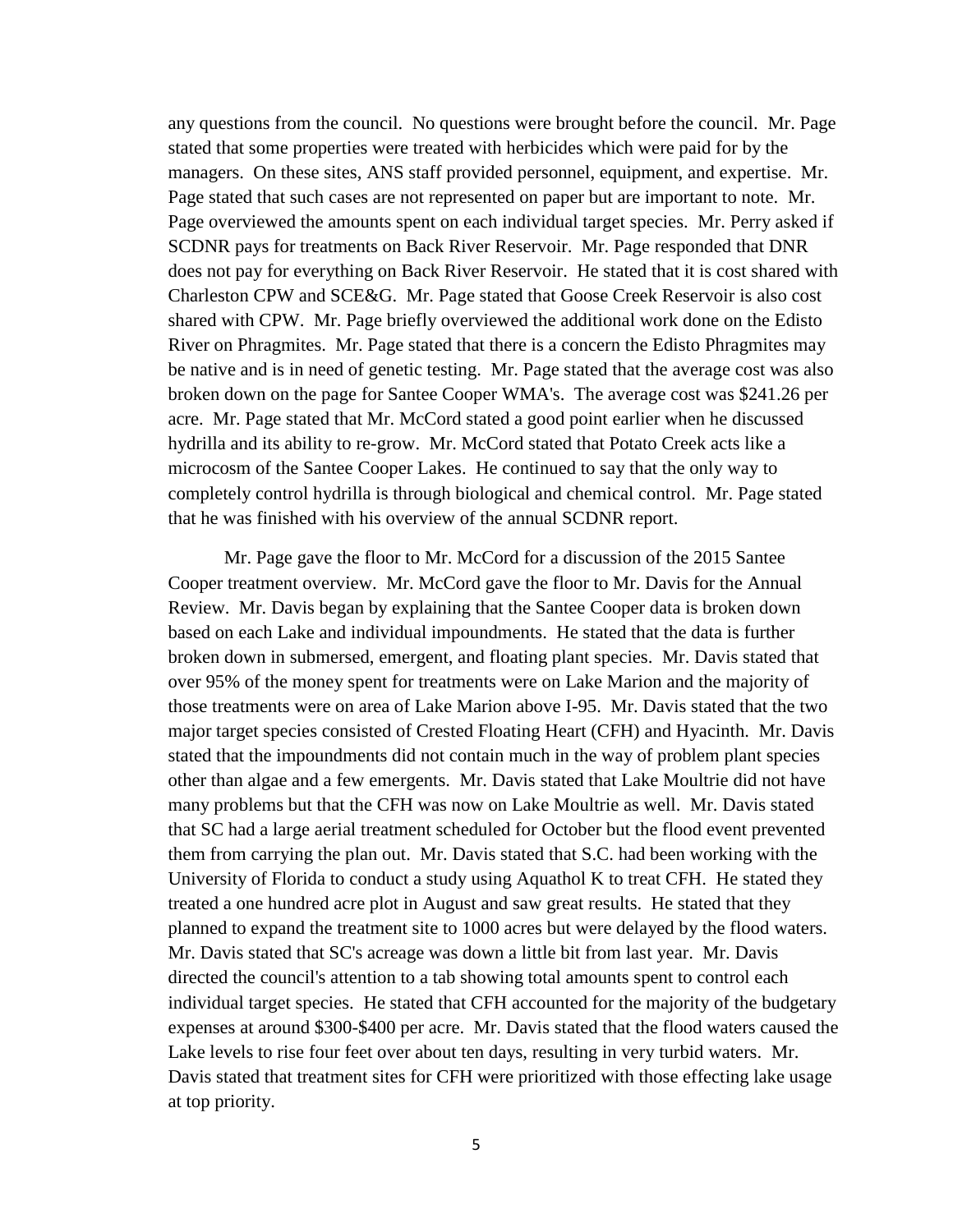Mr. Davis overviewed the impoundments, stating that the Taw Caw impoundment had a lot of smartweed. He stated that smartweed is not treated unless it is impacting access. He stated that Taw Caw impoundment had seven acres of hydrilla, and the others had none. Dean Swamp impoundment was predominantly Lyngbya. Mr. McCord stated that the one acre of treatment for smartweed shown was in an area where the plants were effecting boating access for homeowners. Mr. Davis stated that the treatment needed to be updated to read "Aquasweep" as opposed to "Aquathol". Church Branch impoundment was not in need of any major treatment. Mr. Davis stated that Fountain Lake showed an emergence of milfoil, primrose, and CFH. Mr. Davis stated that a total of 64 acres of treatment at a cost of approximately \$11,000 was spent on the SC impoundments.

Mr. McCord stated that the water levels at the Lakes were still high as of date. He said that when the council had scheduled a tour of the Lakes, the drought had caused many of the key areas to become dry. He then stated that shortly after the drought the flood waters came through resulting in high water levels and spilling. Mr. McCord stated that due to the flood waters and turbidity no aerial survey was conducted, and boat surveys were very limited. Mr. McCord stated that due to a lack of surveying he does not have any acreage numbers for submersed aquatic vegetation (SAV). Mr. McCord stated that hydrilla was found all around the lakes during the drought, in areas where it had previously been growing. He stated that hydrilla growth was taking place along the shoreline in areas where the water depth would normally be around four feet deep. He stated they also found growth around the Jack's Creek area. He stated hydrilla was also found near the Potato Creek area. On Lake Moultrie hydrilla was seen near Black's Camp and Angel's Landing, and on the North and West sides of the lake in multiple coves. Mr. McCord stated that as the lake levels dropped they exposed areas of growth. Mr. McCord summarized by stating that hydrilla was found in several areas around both Lakes in small amounts.

Mr. McCord stated that a similar level of hydrilla growth was noted in 2006, several years before the large scale stocking took place. Mr. McCord voiced his concern that the decision could be made to delay stocking of grass carp, resulting in a repeat of history. Mr. Davis stated that Taw Caw impoundment is open to the Lake system, and that SC staff has noted evidence of grass carp feeding in the area. Mr. Davis stated the same case was true in Dean Swamp. Mr. McCord clarified that carp were stocked in Dean Swamp around 2006. He stated that they were never stocked in Taw Caw due to the concern they would enter the main Lake and affect the numbers of the Lake population.

Mr. Page stated that 2015 was demanding of science based programs because of the issues it caused with surveying. He stated that on Lake Murray hundreds of grass carp were killed when they were pulled through the spill gates and swept down the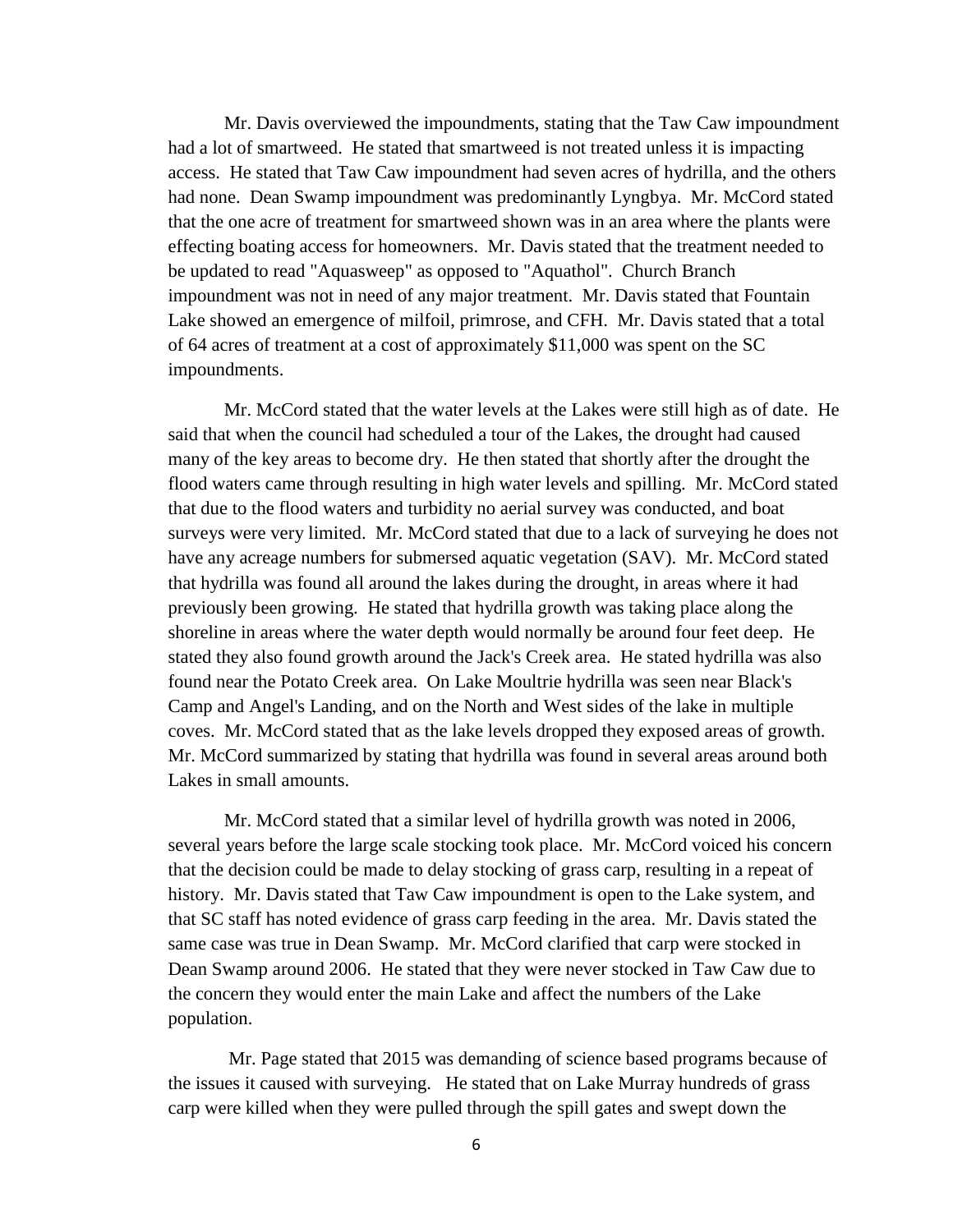Saluda River. Mr. Page stated that the numbers of carp now present in the Lake systems would have to be roughly estimated because of the unknown mortality caused by the flood. Mr. Page stated that the council would have to rely on institutional knowledge while moving forward with management decisions. Mr. Page stressed the importance of relying on past information as opposed to "gut instincts" when making future management decisions. Mr. Page stated that decisions need to be made to avoid large scale stocking like has been needed in the past. He said he believes that early stocking of smaller numbers of carp would be less detrimental in the long term to the Lake system. Mr. McCord stated that he would like to add to Mr. Page's comments and promote a proactive approach to hydrilla control through carp stocking. Mr. McCord stated that all of the financial burden of stocking the SC Lakes lies on Santee Cooper alone. Mr. McCord stated that he feels the council is being swayed by political and personal interest groups in lieu of making scientifically based decisions.

Mr. Page stated that he would like to report on the 2015 season. Clemson University now has the authority to list species instead of the Department of Agriculture. Clemson created an invasive species advisory committee which mainly deals with terrestrial species. Mr. Page stated that he will serve as a member on the advisory committee to represent the aquatic invasive species. Mr. Page stated that his recommendation was to list Crested Floating Heart. Mr. Page stated that the recommendation will move straight to legislature without the need for attachment to any other item. Mr. Page stated that one of the members recommended de-listing Phragmites, and Mr. Page educated them as to why that would be a poor decision. Mrs. Lognion stated that Mr. Page's participation in the advisory committee is greatly appreciated by Clemson staff. Mr. Page overviewed the organizations which are represented by the advisory committee. Mr. Page expressed his approval that Clemson will now be solely responsible for listing/de-listing of species. Mr. McCord state that he would like everyone to keep in mind that the listing of species has been partially the responsibility of Clemson University for some time. He expressed his frustration with the amount of time at which he has contacted Clemson concerning the listing of CFH without the discussions ending in a new listing for CFH. Mr. McCord expressed his concern that if the listing of CFH is delayed for many more years the spread would be too great for listing to make any difference. Mr. Page stated that the advisory committee was created by legislative action, specifically for the purpose of maintaining, adding, and subtracting species from the list. Mr. Page explained that the committee is totally different from what it has been in the past. Mrs. Lognion explained that the decision for listing or de-listing was chaired delayed in the past by an individual and that it will now be a joint decision. Mr. McCord offered to give the committee a tour of the Lakes so that he could personally show them the nature of CFH and why he believes it is so important to get the species listed. Mr. Page stated that the issue of listing CFH does not matter at this point. He indicated that SC staff will continue to treat CFH whether or not it becomes listed. Mr. McCord stated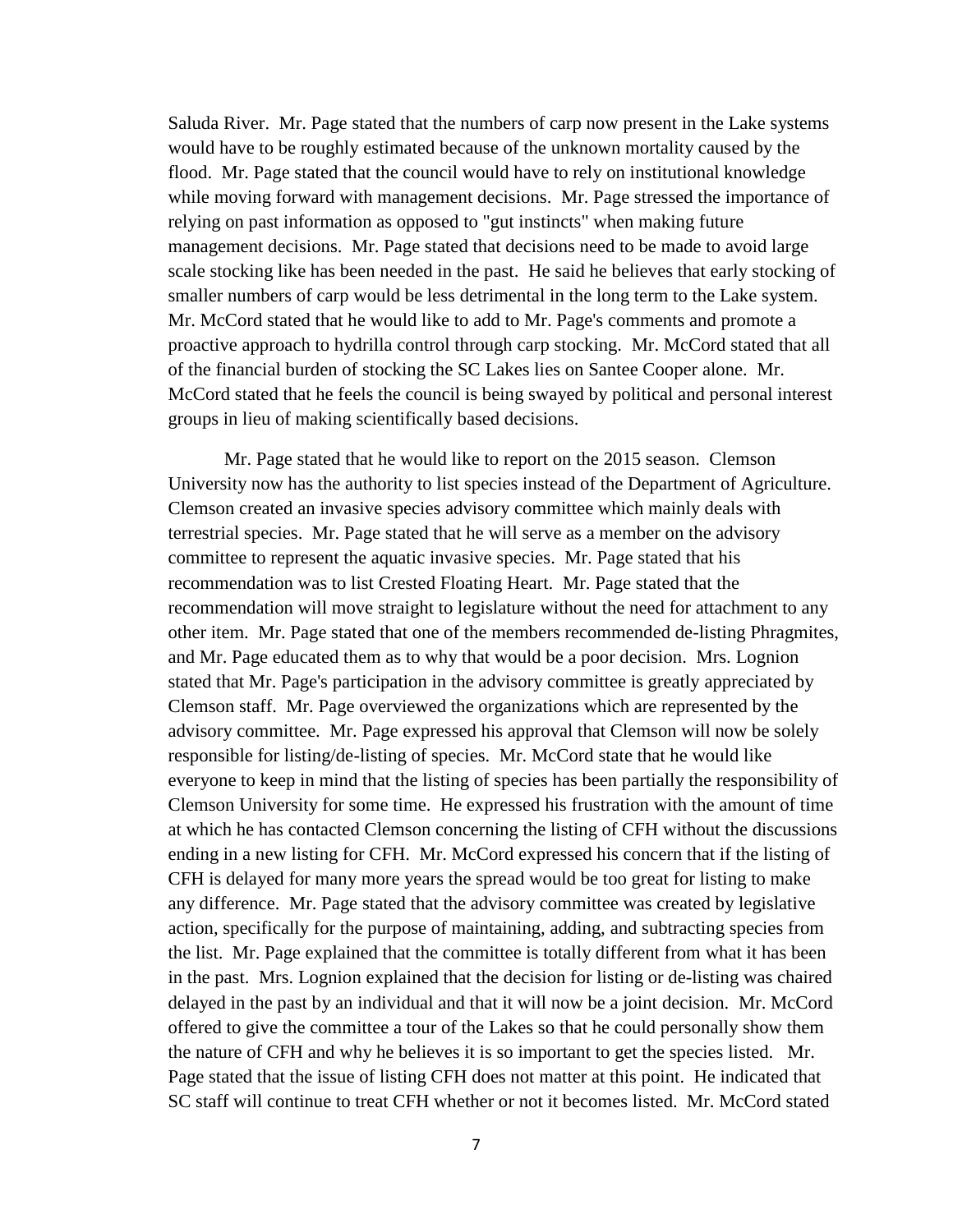that he completely disagrees with Mr. Page's statement. Mr. McCord stated that the purpose of listing plant species as legal vs. illegal is to create a situation in which it is illegal for any individual to move the illegal plant from place to place. Mr. McCord stated that listing will stop some individuals from moving CFH. He stated that if listing is irrelevant, then the State should not have an illegal plants list. Mr. McCord voiced his frustration that the council seems to believe that CFH, present in SC since n 2005, is not of great concern. Mr. McCord stated that he feels SC is being singled out as unimportant because he feels that the council has the attitude that SC staff will handle its aquatic plant issues on its Lakes. Mr. Page stated that the committee had the ability to create an emergency exemption for a species. An emergency exemption would make it illegal for anyone to move, sell, or possession said species under penalty of law. Mr. Page stated that the committee did not feel it was necessary to create an emergency exemption for CFH. He stated that the committee is also responsible for proactive prevention by creating watch lists for species which are likely to find their way in S.C. waters. Mrs. Lognion stated that she feels AFIS's involvement in the committee will give it more power. Mr. Page clarified that although AFIS is involved, plants which are not federally listed will be out of the committee's purview for action. Mrs. Lognion stated that she will speak to Clemson staff in order to create expedited action. Mr. McCord stated that he not be pleased until action is taken.

Mr. Perry stated that he would like to hear from Mr. Lamprecht pertaining to his 2015 data. Mr. Page stated that he would like to hear from Mr. Lamprecht during the "new items" section. Mr. Perry voiced his approval of Mr. Page's recommendation. Mr. McCord stated that he was in favor of hearing what Mr. Lamprecht has to present. Mr. McCord stated that he had yet to see any of Mr. Lamprecht data. Mr. Page stated that he would allow Mr. Lamprecht to present his findings at this time.

Mr. Lamprecht stated that he was prepared to conduct grass carp collection last year with the help of volunteer bowfishing collectors. Mr. Lamprecht stated that although volunteers had voiced their willingness to aid in collection by bowfishing, when the season arrived none of the volunteers held true to their word. Mr. Lamprecht stated that there were no grass carp collected via archery collection methods. Mr. Lamprecht stated that their efforts to collect grass carp through electrofishing were successful until water temperatures reached 70 degrees F, at which point collection became too difficult and inefficient. Mr. Lamprecht summarized that he had no grass carp collection data to present.

Mr. Lamprecht stated that he would like to "mirror" what Mr. McCord had stated pertaining to re-growth of hydrilla around the lake. He stated that a viable tuber base remained present and when provided with favorable conditions growth was occurring. He stated that protection was another key factor pertaining to re-growth of hydrilla from tubers. Mr. Lamprecht stated that he noted re-growth of hydrilla in areas with large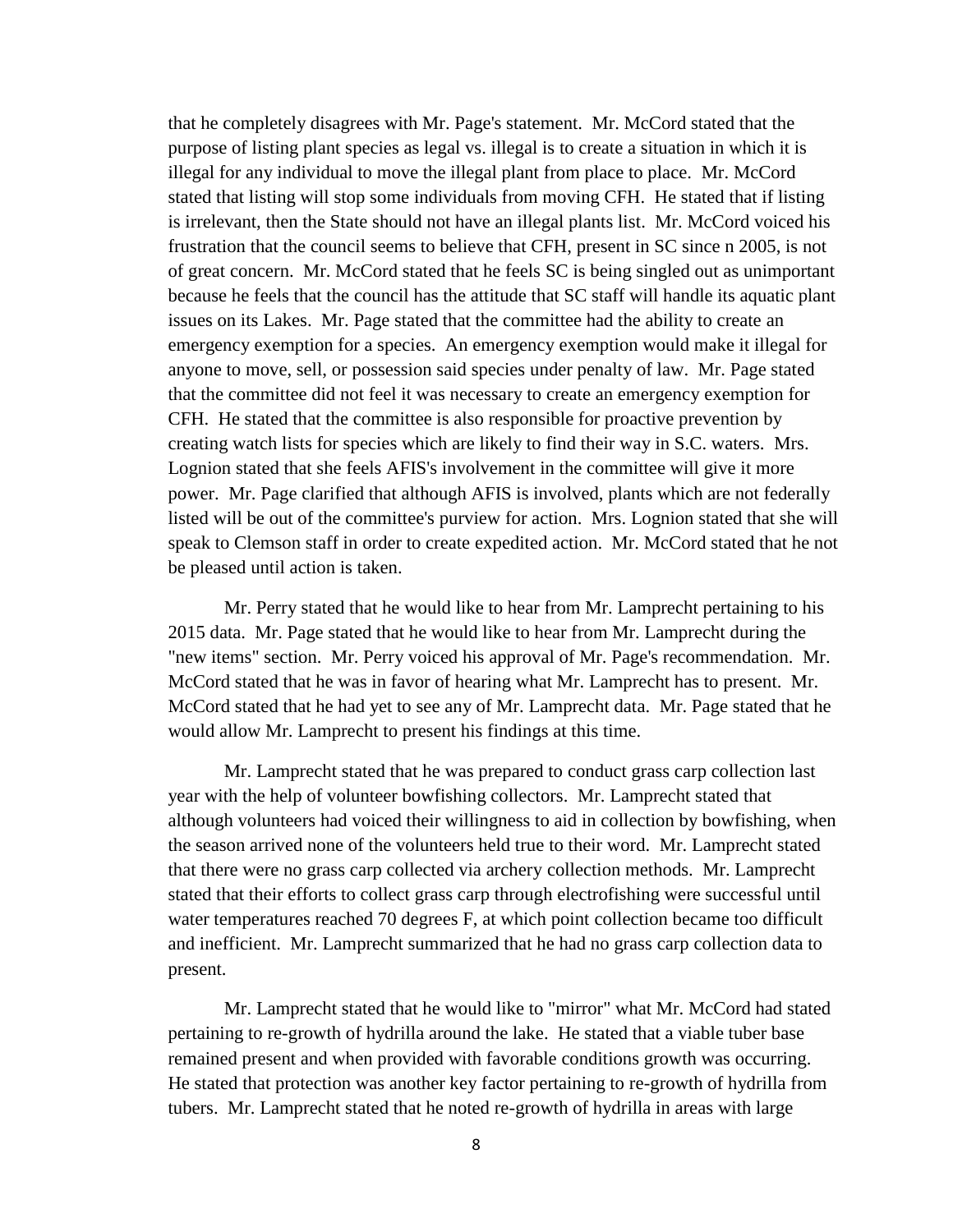amounts of boat traffic and shallow water areas which were difficult for carp to enter. Mr. Lamprecht stated that around Angel's Landing in approximately three inches of water he noted growth of hydrilla sprigs. Mr. Lamprecht stated that in protected deeper areas of the Lake, he has not seen any significant re-growth of hydrilla. He stated that any place where hydrilla can be found growing to the surface of the water will be very shallow areas or areas with high boating traffic. Mr. Lamprecht stated that he agreed with Mr. McCord's statement that the potential for re-growth of hydrilla still exists. Mr. Lamprecht cited an instance in which he was surveying a cove on Lake Moultrie, near Cross in which he saw 13 grass carp in a shallow cove which had recently began to fill with water due to the October flood waters. Mr. Lamprecht stated that the carp were feeding on recently flooded vegetation. He drew the conclusion that the fish were looking for plants to feed on because of a lack of other food sources. He cited that the vegetation on which they were feeding consisted of mainly terrestrial species which do not reside on the list of most preferred food species for carp. Mr. Lamprecht stated that his observations indicated that the carp population in the SC Lakes were actively feeding. He stated that he believes that estimation models used for the SC Lakes are swayed to promote over stocking. Mr. Lamprecht stated that he did not believe that population levels compared to hydrilla acreage was anywhere near levels present during 2006. Mr. Lamprecht stated that he did not advocate waiting until levels reached those of 2006 before taking action. He stated that "when we cross that line" we should proceed with maintenance stocking, but that at the current time there is no indication that the system is at the point at which stocking is needed. Mr. Lamprecht stated that the council should wait until significant re-growth is noted before stocking is administered. He stated that we should rely on the model we have to monitor carp populations. He stated that if at any point significant re-growth is noted, then we should take action to stock carp.

Mr. McCord requested that he may please respond to Mr. Lamprecht's comments. Mr. McCord cited Mr. Lamprecht's observation of thirteen grass carp in one cove and stated that in all of his time on the Lakes in 2015 he saw very few grass carp. He stated that he has covered a tremendous amount of the Lake and has seen what he estimates to be less than ten total grass carp. Mr. McCord stated that there may be coves with several grass carp present. Mr. McCord stated that hydrilla growth was note during the drought during low lake levels in depths of water ranging from 2-0 feet of water. Mr. McCord stated that the wide spread growth was not new growth which had been inaccessible to grass carp during mean Lake levels. He stated the vegetation had been present, inundated, and accessible to grass carp for some time. Mr. McCord called on Mr. Morrison for his comments as to the condition of the SC Lakes.

Mr. Morrison stated that his observations had indicated the importance of low lake level situations as they pertain to growth of SAV. Mr. Morrison stated that for a period of two years the lake levels remained high and the water remained turbid. He stated that during this two year period little to no SAV growth was noted. He stated that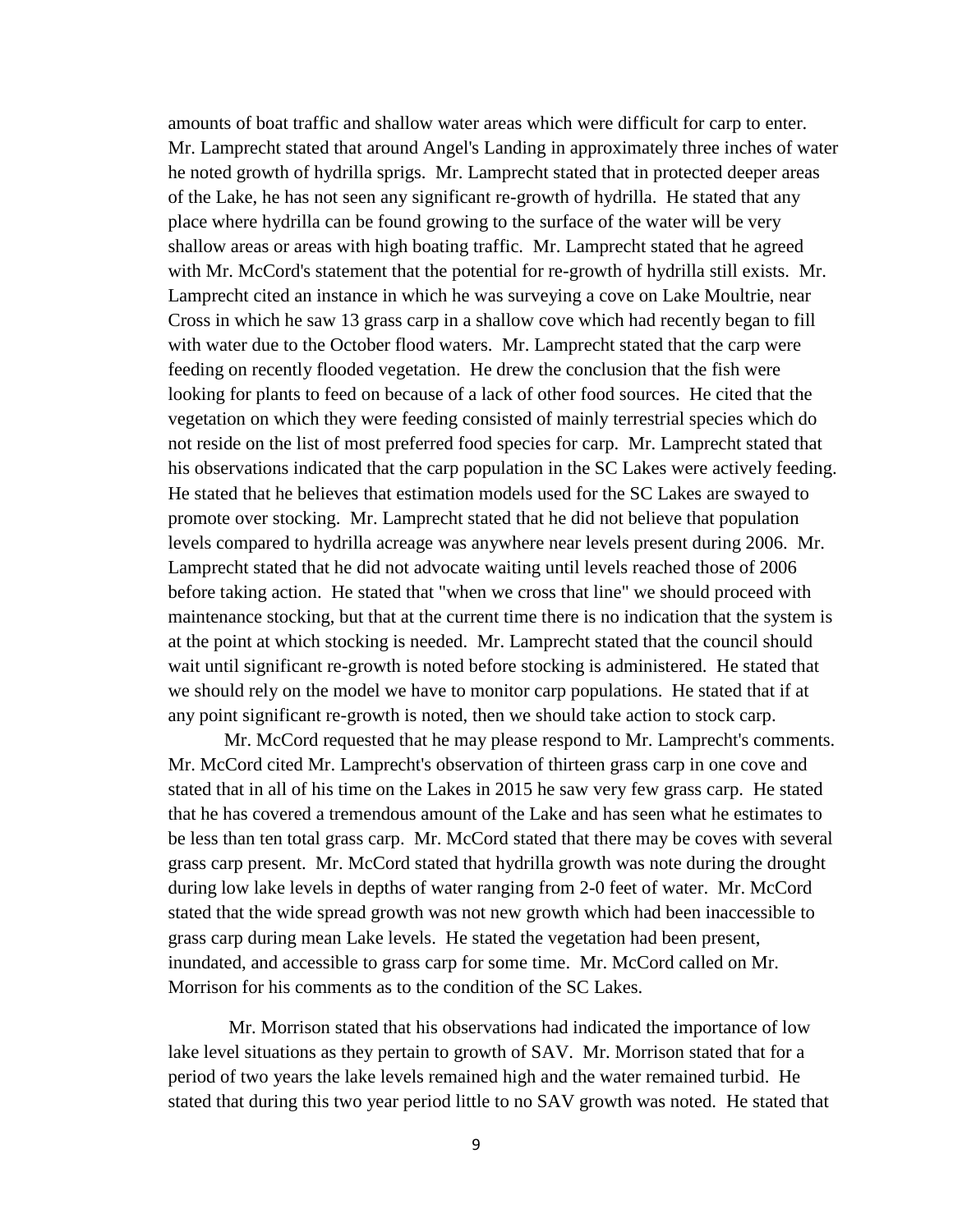during the end of last year light transmittance levels allowed for growth of eel grass and other species. Mr. Morrison stated that shortly after the areas with the largest eel grass populations became infested with hydrilla. Mr. Morrison stated that the conditions on the Lakes have been unusual for the past 3 years, but that SC Staff are starting to see hydrilla re-growth occurring in shallow areas.

Mr. McCord stated that they have seen this situation historically. Mr. McCord stated that the driving factor for SAV growth is light penetration to the substrate. He stated that during periods of high water SAV is lost. He stated that high water has a particular impact on native species of SAV due to its low light penetration qualities. Mr. McCord likened the situation to shading of terrestrial species. He stated that all plants when shaded completely will not grow and shade tolerance varies from species to species. Mr. McCord reiterated his statements of hydrilla growth and lack of evidence of grass carp feeding. He restated Mr. Morrison's observation of eel grass (Vallisneria) during the time of low flows and low turbidity. Mr. McCord stated that all of these cases replicate what has occurred historically. Mr. McCord stated that he was in agreement with Mr. Lamprecht's statement that neither hydrilla nor carp populations are at the point at which they were in 2006. He stated that they do not wish to arrive at the situation they were in during 2006 before taking action. Mr. McCord stated that their target is to keep what happened in 2006 from happening again. Mr. McCord stated the need for an action trigger before the populations reach those of 2006 levels. Mr. Page stated that he would like to move to the committee reports at this time. Mr. Lamprecht requested that he be allowed time to respond to Mr. McCord's comments. Mr. Page denied Mr. Lamprecht's request. Mr. Page stated that further discussion would be allowed later in the meeting or after the meeting had adjourned.

Mr. Page called on Mrs. Eidson for committee reports. Mrs. Eidson stated that she had been working with dam related issues caused by the historic flooding. She stated that she did have a few comments to make known. Mrs. Eidson stated that at the last meeting there was a discussion of the council's by-laws and how the council was first structured. She stated that when Land and Water joined the SCDNR, the equal division amongst agencies that constitute the council was thrown off balance. Mrs. Eidson stated that she spoke with their attorney and arrived at an answer concerning statutes and bylaws visited at the 119th meeting. Her attorney informed her that a statute will overrule bylaws. Mrs. Eidson asked several questions in hope of finding a method of balancing the council. She first asked if the bylaw could be changed so that a simple majority vote for approving the plan would pass. Next, she asked if the council could implement a quorum of nine members in order to vote on the plan. Finally, she asked if the chair member could be removed from the voting quorum. Her attorney informed her that any of those changes could be made, but that an appeal could be based on the statute. Mrs. Eidson clarified that the statute essentially states two items: the chair member is a voting member and in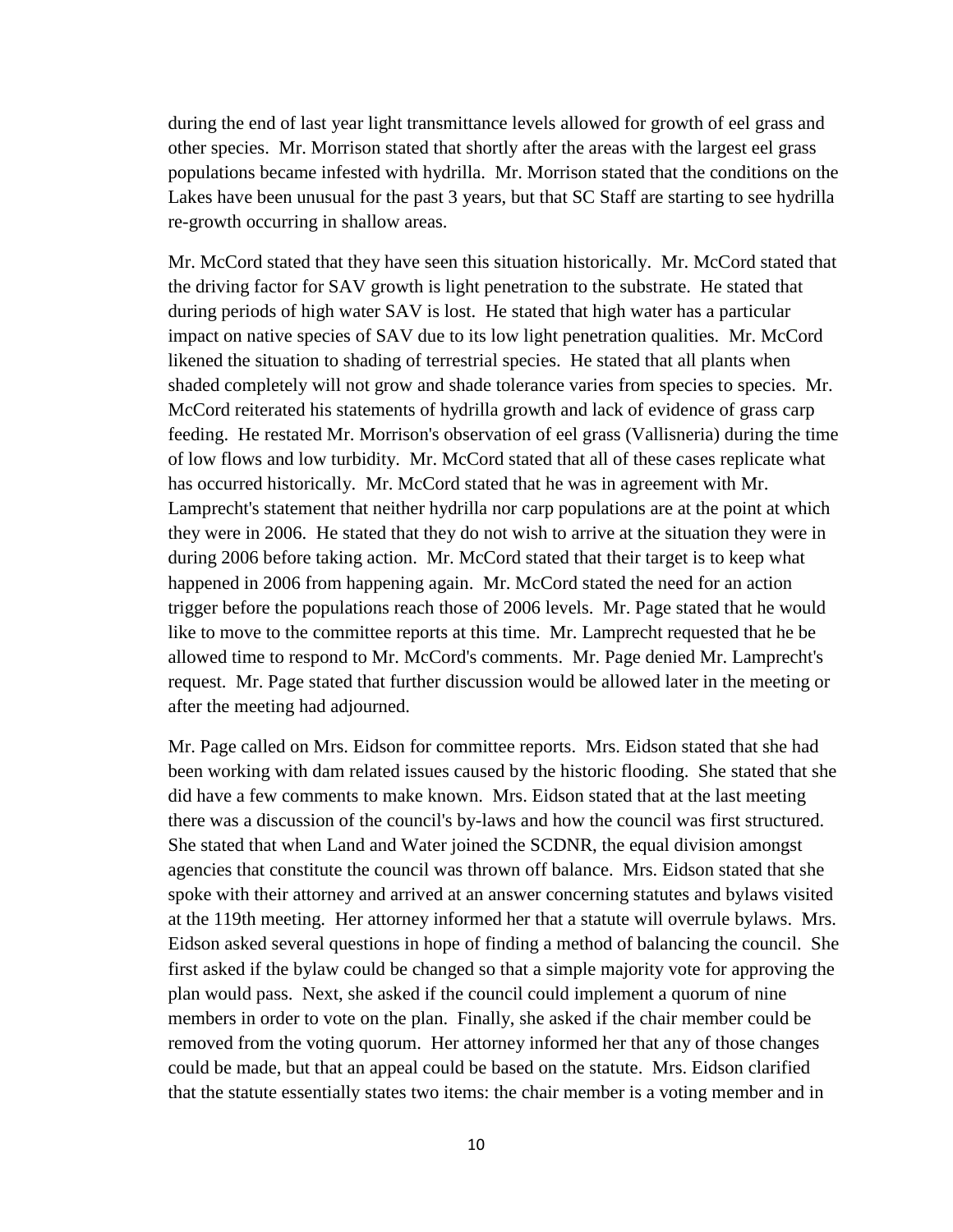the event of having a less than 2/3 majority vote the decision is diverted to SCDNR. Mrs. Eidson stated that her attorney's opinion was that the statute was written in favor of SCDNR. Her counselor then stated his concern that if the council were to take legislative action to amend the bylaws or statute, then the legislatures may make the decision that no council is needed. Mrs. Eidson stated that the council should take this concern into consideration. Mrs. Eidson stated that the last meeting was the first she had seen in her many years on the council where members abstained from voting. Mrs. Eidson indicated that she felt these members abstained in order to create a block vote for SCDNR. Mrs. Eidson stated that if SCDNR is able to block vote, then the council only serves for the purpose of advising. Mrs. Eidson stated that if she were to think of the council in a purely advisory sense, that the purpose was still valid in her opinion. Mrs. Eidson stated her concerns that if restructuring is revisited the council would be dissolved. Mrs. Eidson stated that she has seen SCDNR members voting against one another and that she felt that was a healthy opposition of opinion. She stated that when SCDNR members begin abstaining it "gave her pause".

Mr. McCord stated that his opinion is that SCDNR division members could be influenced due to the fact that they all reside under one agency. Mr. McCord stated that he believe differing votes between SCDNR members at the 118th meeting compared to abstain votes at the 119th meeting regarding the same issue indicates biased influence. Mr. McCord stated that if the council is indeed influenced by outside means, that he questions the significance of Santee Cooper's involvement in the South Carolina Aquatic Plant Management Council (SCAPMC) or the South Carolina Aquatic Plant Management Program. Mrs. Eidson stated that she understands Mr. McCord's concerns. Mrs. Eidson stated that she shared the same concerns but felt that issues which could be blocked by DNR would have to be argued effectively in order to sway the voting members. Mr. McCord continued by stating his history with the council and with the South Carolina Aquatic Plant Management Society (SCAPMS) before the council was formed showed him that the formation of the council was specifically to keep legislature and personal interested groups from running the aquatic plant management control operations in South Carolina. He stated that the council was created so that several agencies were responsible and represented from all parts of the state. Mr. McCord stated that in 2006 when Miller White retired from SCDNR, Scott Lamprecht was named as his replacement for the Freshwater Fisheries section. He stated that one meeting later Scott Lamprecht had been replaced. He stated that all members of the council up until that point were people actively engaged in their field management programs as opposed to executive office. Mr. McCord stated that Mr. Lamprecht was replaced by Mr. Perry and that SCDNR no longer has a council member who represents the freshwater fisheries division. Mr. Perry stated that Mr. McCord was incorrect in his assessment as he serves as a member for Mrs. Cope. Mr. McCord stated that Mr. Perry's seat no longer represents the freshwater fisheries section of DNR. Mr. Perry stated that he sits for Mrs. Cope as a representative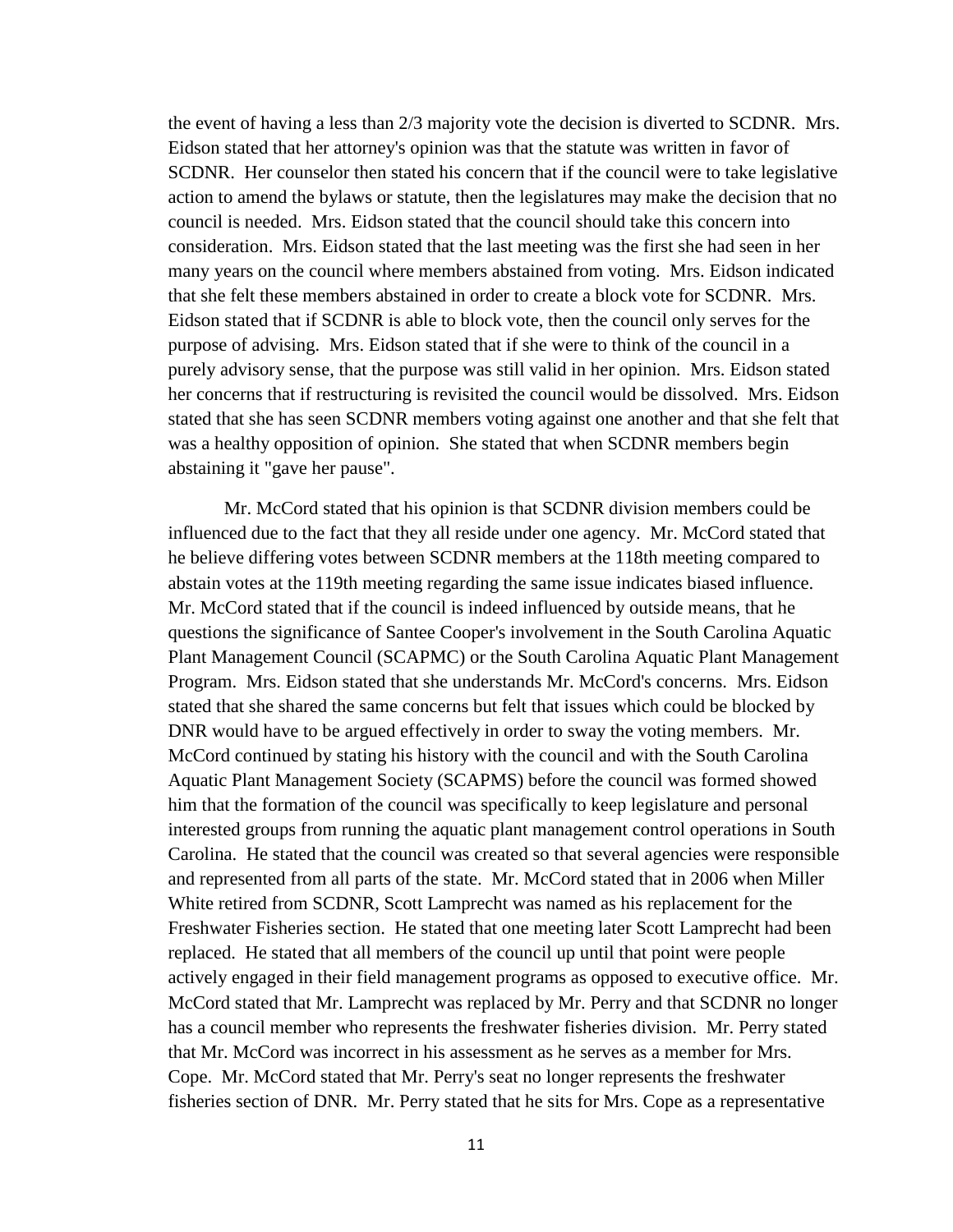of Wildlife and Freshwater Fisheries. Mr. McCord stated that Mr. Perry works in the executive office as SCDNR and is therefore not a representative of Freshwater Fisheries. Mr. Perry stated that while he works in the executive office, his seat on the council is as a representative of Wildlife and Freshwater Fisheries at the request of Mrs. Cope. Mr. McCord stated his concern with Mr. Perry serving because the bylaws read "a member of the Freshwater Fisheries" division. Mr. Perry stated that he was appointed by Breck Carmichael during his term as deputy director of Wildlife and Freshwater Fisheries. He stated that when Mrs. Cope took over Mr. Carmichael's position, he asked her if she would like for him to continue serving on the APMC at her pleasure. He stated that Mrs. Cope indicated in favor of him remaining the representing member. Mrs. Cope stated that the purpose of having Mr. Perry as her representative member was due to Mr. Perry's knowledge of Freshwater Fisheries, Wildlife, and licensing. Mr. McCord stated that he felt that Mr. Perry's involvement with the council coincided with what appeared to him to be influence by special interest and political forces outside of the council. Mr. McCord stated that he would like an explanation of how the status of the council in 2006 changed to where it is during the current time in reference to his feeling of bias by special interest and political entities. Mr. Perry inquired as to how Mr. McCord came to the conclusion that the council was being influenced by special interest groups. Mr. McCord stated that he came to that conclusion based on comments made by Representative Lowe. Mrs. Eidson intervened to state that she had spoken with Representative Lowe. Mrs. Eidson stated that she believes Mr. Lowe contacted her based on her past votes in opposition to grass carp stocking. She said that she believes he viewed her as an ally. She stated that her conversation with Representative Lowe indicated he felt the need for more member opposition to stocking. Mrs. Eidson explained that the council has always conducted healthy discussions of issues in order to reach an agreed upon point. Mrs. Eidson told Mr. Lowe that members of the council representing OCRM and the Governor's Office who choose not to attend meetings results in an unbalanced council in favor of SCDNR. Mr. Lowe reportedly asked Mrs. Eidson if there was a need to revisit the statute. Mrs. Eidson asked Mr. Lowe as to the nature of his question. Mr. Lowe reportedly stated that he showed interest in leaning power of the council more toward the SCDNR. Mrs. Eidson stated her wish to allow the council to discuss the matter further before any action is taken to revisit the statute. Mrs. Eidson suggested that Mr. Lowe contact the Governor's Office and have their representative attend the meetings. Mr. Lowe reportedly responded that he would. Mrs. Eidson indicated that she would contact OCRM to encourage their member to attend. She stated that followed through and that the member planned to attend but retracted the day before. She indicated that the member stated that after speaking with a supervisor he was unsure if he was allowed to attend. She stated that they reported they would revisit to decide whether or not OCRM should serve as an active council member. Mrs. Eidson stated that she would encourage council members to send OCRM an email stating that not only is their chair secured by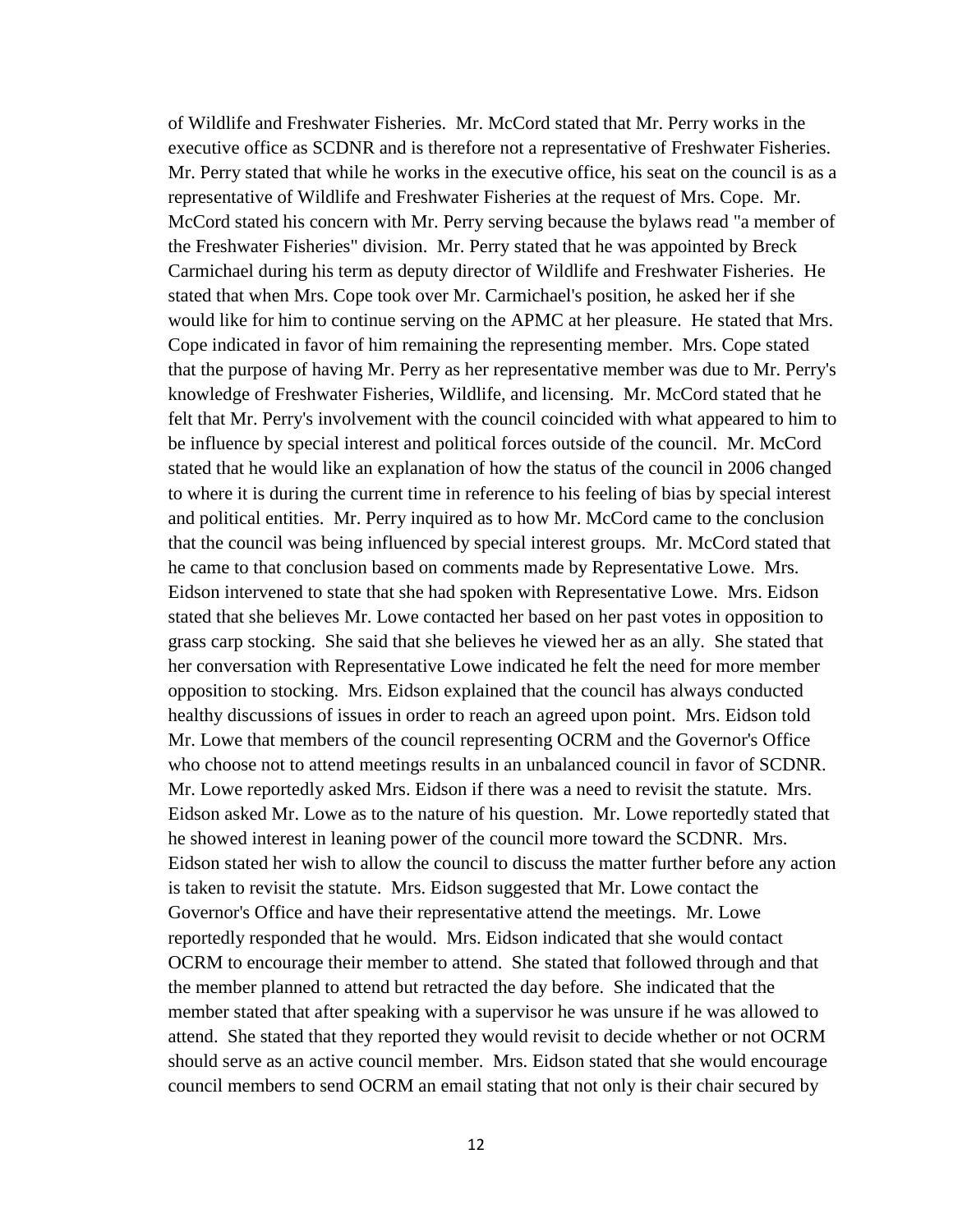statute but that they feel OCRM's representative is of great value to the council. Mrs. Eidson stated that she feels that Mr. Perry is a great resource to the council. She stated that she would like to encourage no more abstain votes. Mrs. Eidson stated that she feels every member should make a decision on each issue and inform the council of why they came to the decision. Mr. Page agreed with Mrs. Eidson that he would vote. Mrs. Eidson stressed the importance of a ten member council in order to prevent bias and promote scientifically based decisions.

Mr. Page stated that he spoke with Representative Lowe as well. He stated that Mr. Lowe showed an interest in adding citizens to the council. Mr. Page stated that Mr. Lowe expressed an interest in residing on the council. Mrs. Eidson stated that her conversation with Mr. Lowe included many comments by Mr. Lowe concerning the "benefits of hydrilla". Mrs. Eidson stated that she believed Mr. Lowe understands that hydrilla cannot be controlled but must be managed. She stated that she encouraged Mr. Lowe to shy away from using the phrase "benefits of hydrilla" because of its polarizing nature among aquatic plant managers. Mr. McCord stated that Mr. Lowe's use of the phrase "benefits of hydrilla" does not surprise him. Mrs. Eidson stated that she believes that Mr. Lowe understands hydrilla management but that his phrasing could be construed in a negative manner. Mr. McCord stated that he would like for Mrs. Eidson or Mr. Lowe to explain to him how Mr. Lowe understands hydrilla management other than through "a limited experience and a collection of his own anecdotal comments". Mrs. Eidson stated that she believes he is thinking of management of the SC Lakes in terms of a homeowner and hunter who has utilized the lake for decades.

Mr. McCord stated that the state as thousands of concerned members of the public with differing opinions. He stated that just because Mr. Lowe is a member of a legislative body does not increase his understanding of the issue. Mr. McCord stated that he does not remember the date of the last amendment to the statute but he remembers that the in the previous statute the Water Resources division was responsible in the case of a failure to obtain a 2/3 majority. Mr. McCord stated that he does not understand how the statute was amended to give SCDNR authority as a whole as opposed to Land Water, and Conservation division. He stated his concern of who would be responsible for making the final decision in terms of leaders within DNR who may or may not have heard the discussions during the APMC meetings. Mr. McCord stated that his concern lies in the chance that leaders within DNR will be tasked with making the final decision on stocking without input or advisement from the entire council. Mr. McCord stated that many of the comments included in the plan referred to Mr. Lamprecht's study, as well as "the agreement" and "how many acres of SAV are supposed to be in the system". Mr. McCord stated that his concern lies in the possibility that uninformed members with a misguided understanding of the SC and DNR agreement will be relied upon to make the final management decision. Mr. Perry stated that he would like to make sure that Mr.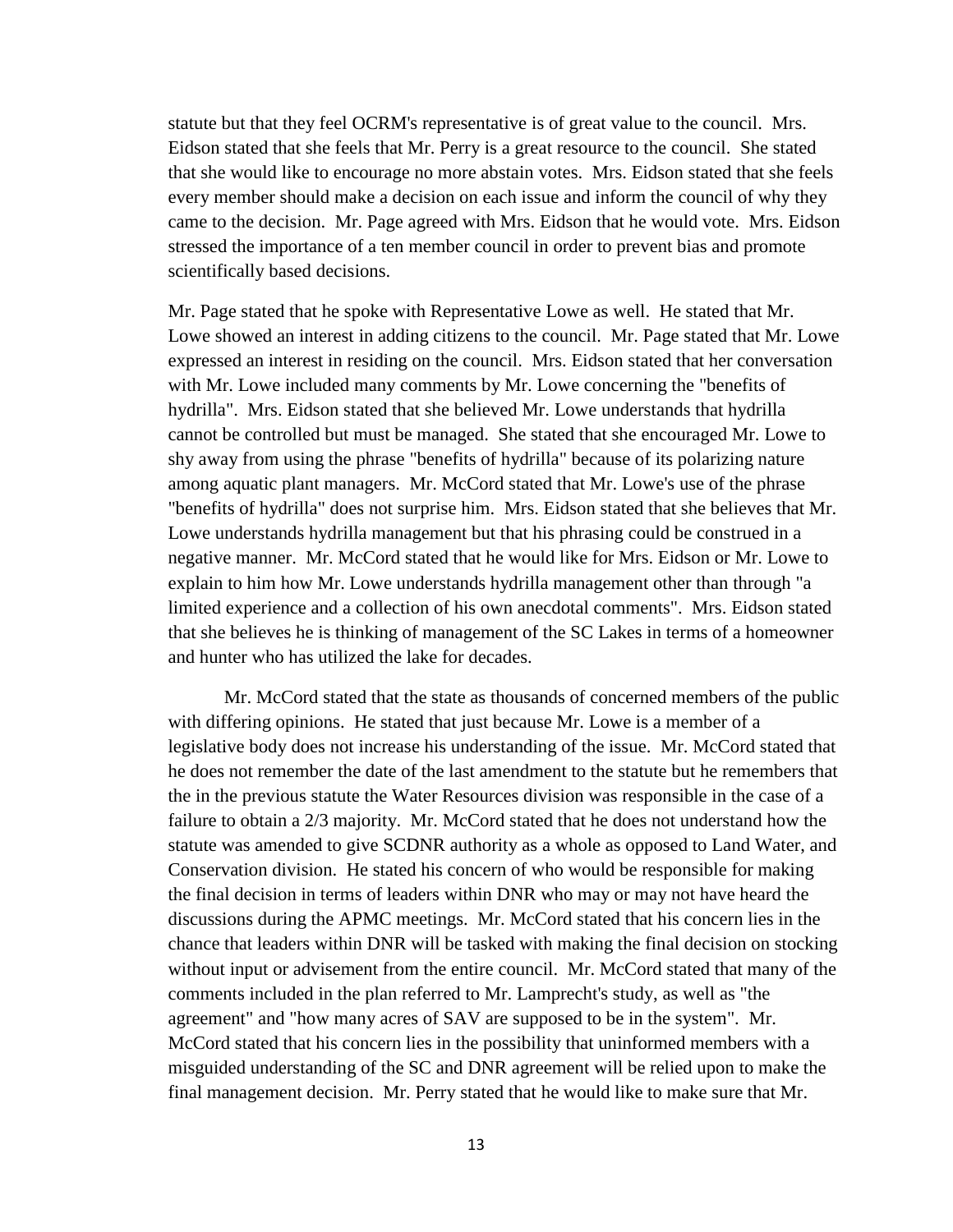McCord understands one thing, stating "you are wrong". Mr. McCord asked Mr. Perry for an explanation. Mr. Perry stated that Mr. McCord was wrong in his idea of how the decision was made. Mr. Perry stated that representatives present during council meetings including himself and Mrs. Cope as well as others including Breck Carmichael, explained the information "dispassionately" to Director Taylor. Director Taylor arrived at a decision and "dispassionately" presented his recommendation to the SCDNR Board of Directors. Mr. Perry explained that the information presented to Director Taylor was the same scientific information that was reviewed by the council. Mr. Perry assured Mr. McCord that no discussion was had concerning Representative Lowe or any other constituency. Mr. McCord stated that the information presented to the council was in part disputed as scientifically flawed. Mr. McCord asked Mr. Perry if the science based information included Mr. Lamprecht's December grass carp collection data. Mr. Perry confirmed that it did include Mr. Lamprecht's data. Mr. McCord disputed the scientific validation of Mr. Lamprecht's data. Mr. Perry stated that he respectfully disagrees with Mr. McCord that Mr. Lamprecht's data is not valid. Mr. McCord called for a peer review study to be conducted on Mr. Lamprecht's data. Mr. Perry stated that they made decide to peer review the data in the future, but that at the time it represented the best information available.

Mr. Page turned the attention of the council back to committee section of the agenda. He stated that he had convened with Director Taylor to send a letter to OCRM and the Governor's Office concerning their representing council members. Mr. Page indicated that no reply was received from OCRM. He stated that a reply was received from the Governor's Office indicating that they have no environmental employees on staff. Mr. Page stated that the Governor's Office has two members which are available to attend meetings and that one of them would be at the next meeting. Mr. Page stated that no representative was present at the current meeting, but he hopes they will be present at future meetings.

Mr. Page stated that an ad hock committee had been formed to revisit the agreement between SCDNR and Santee Cooper concerning the agreement for goal acreage of beneficial aquatic plant species. Mr. Page stated that Mr. Perry was tasked to begin action on the topic. Mr. Perry stated the Mrs. Cope had some information to present on the topic. Mr. Perry stated there is a need to meet with SC staff to revisit the agreement in the near future. Mrs. Cope stated that she was still receiving comments from her staff members and would like to schedule the meeting at some time during January. Mr. McCord stated that he and his staff had many issues to discuss pertaining to the agreement and its referral in past discussions. Mr. Perry stated that he agreed that the meeting should occur before the end of January.

Mr. McCord stated that he recalls in the 119th meeting when SCDNR stated that they would utilized DNR staff members in order to act as additional survey members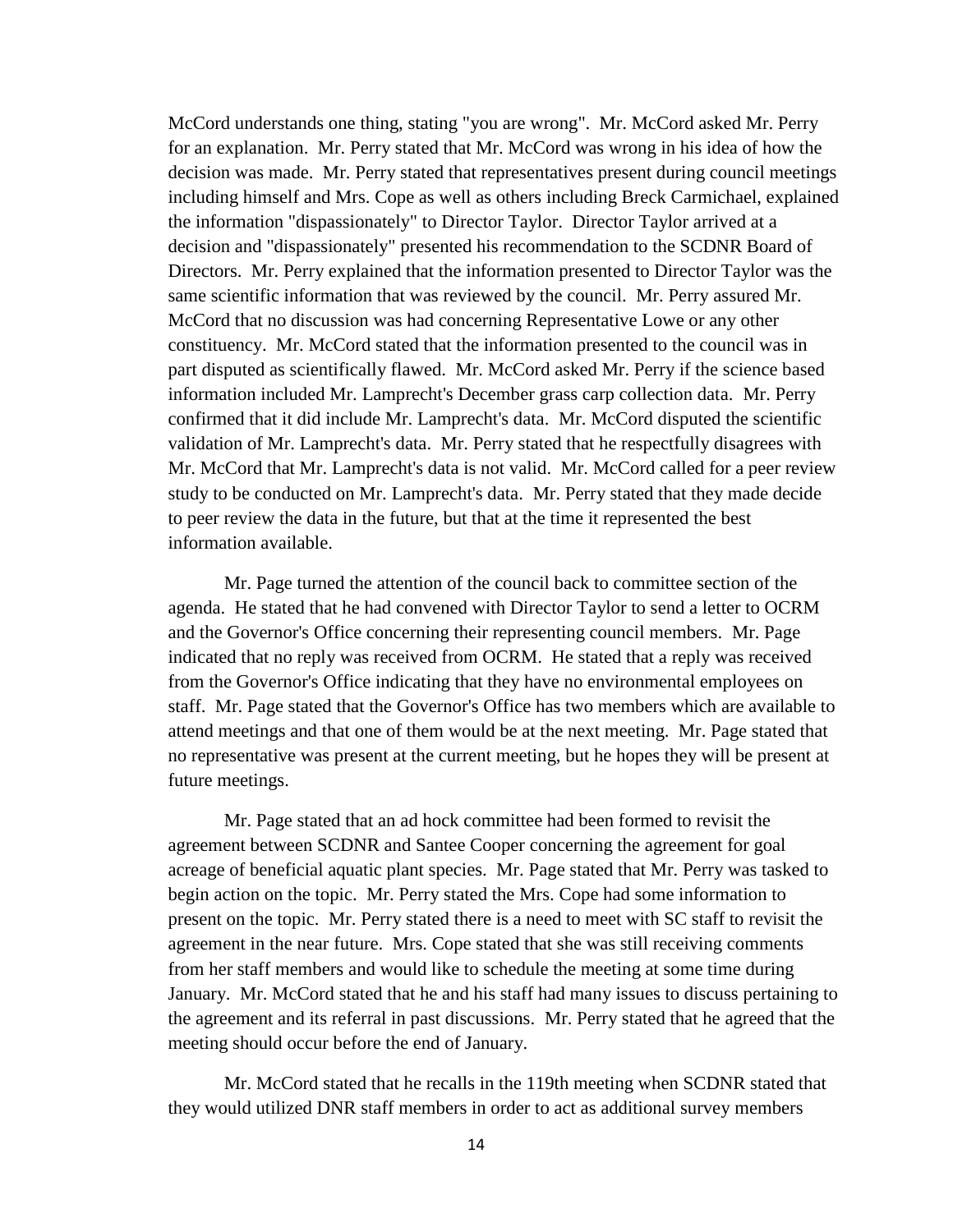pertaining to vegetation on the SC Lakes. Mr. McCord stated that comments to his staff concerning DNR staff member participation in such surveys concluded that many of the DNR staff present on the SC Lakes were unaware of any such survey. Mr. McCord stated that he believes it is paramount that DNR and SC staff cooperate in the future. Mr. McCord stated that he believes changes need to be discussed and made to the current agreement before it is renewed. Mrs. Cope stated that she would like to convene with SC staff to schedule a date for the meeting. Mrs. Eidson asked Mr. Perry if the agreement for additional survey measures had been officially discussed by the Board. Mr. Perry indicated that it had been discussed with Director Taylor but not officially with the Board. Mr. McCord stated that the level of involvement with the agreement was limited to a group of those people directly involved with aquatic plant management. Mr. McCord stated his concern that the involvement of those discussing the terms of the agreement is now being elevated to members of executive offices. Mr. McCord stated that he believes discussions should remain at the manager level at which they have been in the past, after which the agreement and agreed upon decision can be passed to executive members for approval. Mrs. Cope stated that her first action upon receiving the agreement was to send it out to managing members of her staff for recommendations. Mrs. Cope stated that she will be present at the meeting in order to educate herself on the issues. Mr. McCord stated that his executive staff have also been invited to attend the meeting to observe. Mr. Perry asked Mr. McCord as to the exact date in which the five year agreement will expire. Mr. McCord stated that the agreement is scheduled to expire in March of 2015. Mr. Perry stated that the last time the agreement was revisited it was discussed amongst many of the same staff at DNR and the decision was made to only change a few words. Mr. McCord stated that he believes that was correct.

Mr. McCord stated that part of the agreement lists periodic meeting between DNR and SC staff to discuss issues. Mr. McCord stated that he would like to stress the importance of conducting said meetings so that cooperation between groups is fully attained. Mr. McCord stated that he believes "on-going" cooperative efforts will decrease the amount of issues which have to be resolved by the council. Mr. Perry stated that he believes caution must also be used so that members of the council outside of DNR and SC do not feel ostracized from the discussion of important management issues. Mr. Perry stated that he feels it is important to not lead members of the council to believe that DNR and SC are conspiring to form decisions alone. Mr. Page stated that there were only a couple of instances in the past in which council members voiced concern that DNR and SC might have conspired without consulting the entire council.

Mr. Page stated that the agreement states that Santee Cooper and SCDNR will convene annually to discuss the Santee Cooper management plan. Mr. Page stated that after the meeting occurs the information is to be presented to the council. Mr. Page stated that while he believes discussions are an important part of council meetings, he will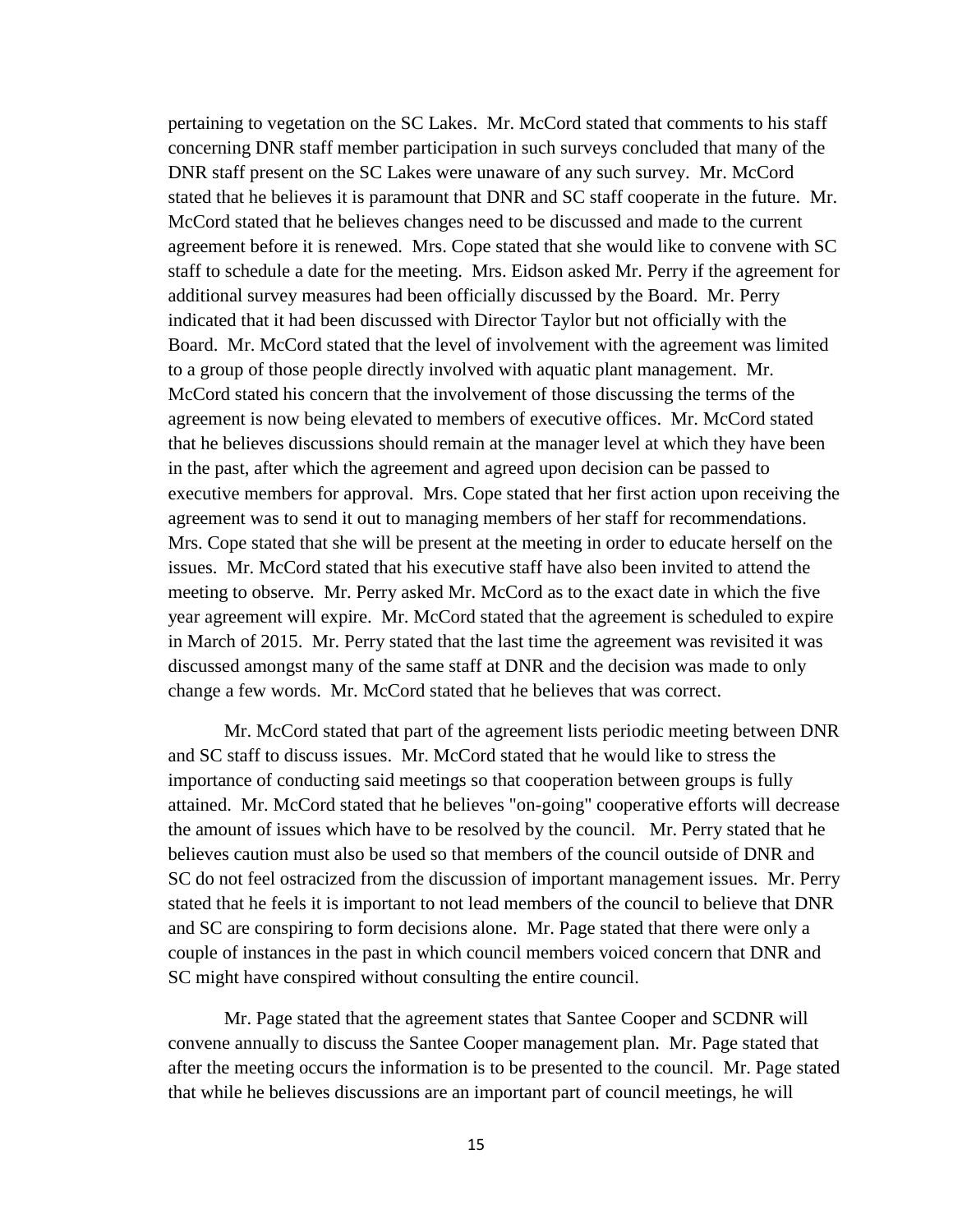enforce Robert's Rules of Order in the future. Mr. Page stated that any members who choose to not follow Robert's Rules will be asked to sit down or leave the meeting. Mr. Page voiced is disapproval of the lack of order seen at APMC meetings. Mr. Page stated that in future meetings he will place his vote. Mr. Page stated that he did not have an opinion last year as to either side of the vote. Mrs. Eidson stated that last year was an "odd" year. Mr. Page agreed with Mrs. Eidson. Mr. Page stated that he tries to let the council members, other than himself, make the decisions. Mr. Perry stated that in accordance with Robert's Rules the chairman is allowed to abstain from voting, even if a resulting tie defeats a motion. Mr. Page agreed with Mr. Perry's comment. Mr. McCord asked if the Robert's Rules overrule legislation. Mr. Page and other members clarified that Mr. Perry was simply stating that the Chairman is a voting member, capable but not required to vote. Mr. McCord stated that the council proved that no member is required to vote, as was proven at the 119th meeting. Mrs. Eidson stated that she agrees with Mr. Page's statement regarding a maintenance of order concerning debates. Mr. Page stated that he appreciates healthy discussion. Mr. McCord asked as to why Mr. Cribb decided to resign for his position as a council member. Mr. Perry stated that Mr. Cribb resigning from member status was a "DNR internal decision". Mr. McCord thanked Mr. Perry for his answer.

Mr. Page called for any preliminary 2016 recommendations. He noted that many of the issues that may fall into this category had already been discussed. Mr. Page stated that the only changes for the APMC annual plan other than the Santee Cooper section was to add a couple of State Lakes. Mr. Page also mentioned that he will be adding "Reservoir 1" directly above Lake Bowen. Mr. Page stated that Reservoir 1 has had an infestation of bladderwort and MIB's, resulting in taste and smell issues in the drinking water supply. Mr. Page stated that the MIB issued were being handled independently. Mr. Page stated that he was creating tables and reorganizing the plan so that it will be easier to read in the future. Mr. Page stated that 2016 plan will be essentially the same as the 2015 plan with those exceptions mentioned earlier. Mr. Page stated that the law states that on the second portion of the Management Plan must be approved and modified annually. Mr. Page stated that he removed all of the water body maps from the plan to simply its nature. Mr. Page stated that the NPDS permit was due to be renewed this year for the DNR. Mr. Page stated that he sent in the appropriate paper work and has not heard anything in response apart from a confirmation of receipt. Mrs. Lognion and Mrs. Eidson stated that the confirmation receipt should be all that Mr. Page should expect in response.

Mr. Page asked the council their opinion on the need for some of the tables and several years' worth of public comments in each annual plan. Mr. Perry and Mr. McCord stated that they felt only the current year's public comments should be included in the annual plan. Mr. Page called for any other items within the annual plan that members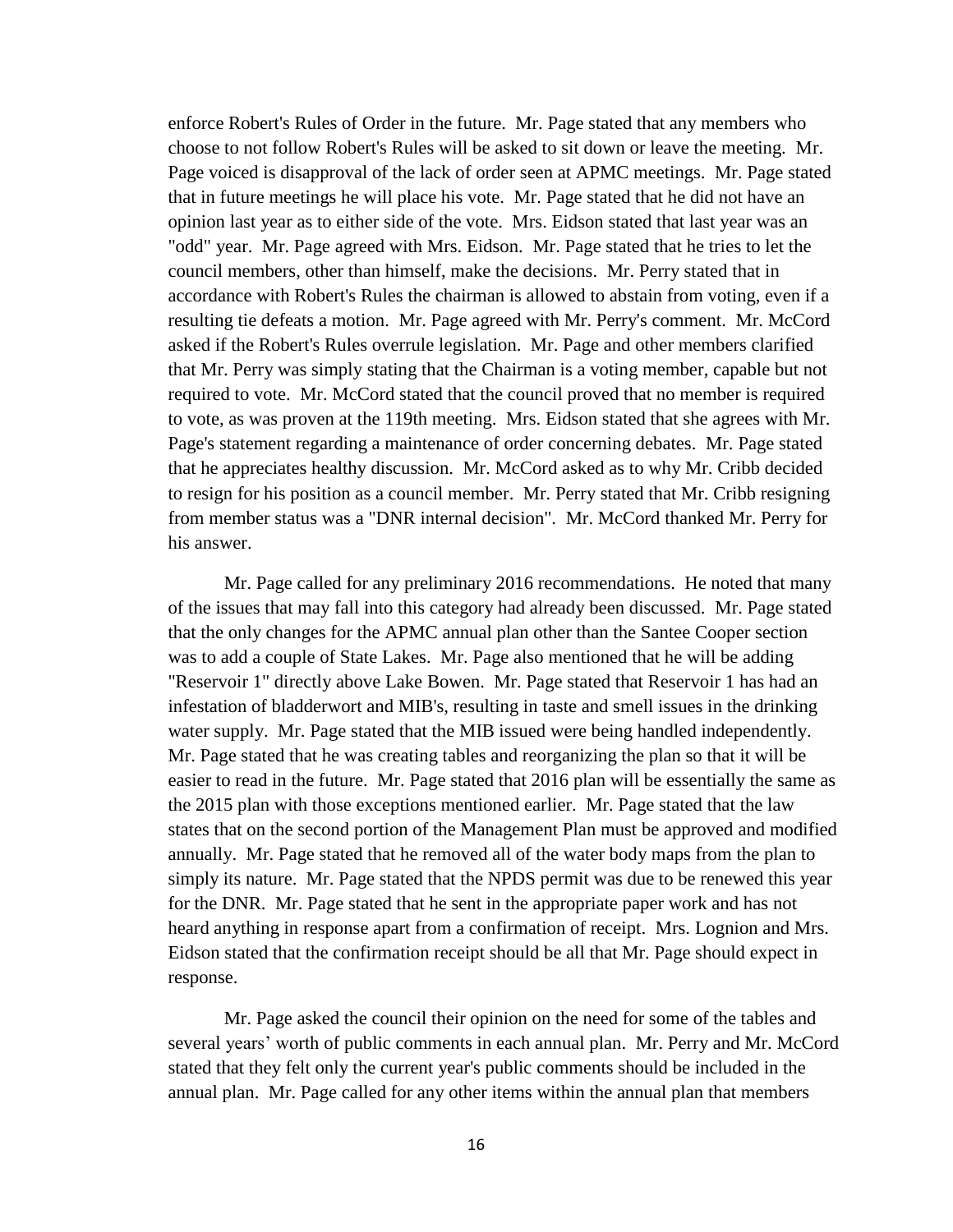would like to change or see presented in a different manner. Mr. McCord stated that he would like to suggest a recommendation. Mr. McCord searched the plan in order to find a passage discussing grass carp stocking which he would like to change. Mr. McCord stated that the plan states "triploid grass carp if needed to be released later in 2015 March through October." Mr. McCord stated that he read through the plan and saw no mention of Santee Cooper not being allowed to stock grass carp. He stated that if he had read the document more closely, then he would have tried to stock grass carp. Mr. McCord stated that no decision was made by the council that Santee Cooper would not be allowed to stock grass carp during 2015. Mr. McCord stated that previous minutes should indicate that SCDNR, not SCAPMC, made the final decision that Santee Cooper would not be allowed to stock grass carp during 2015. Mr. Page agreed with Mr. McCord that the statement that "the council with recommendations from SCDNR made the decision" needed to be changed. Mr. McCord asked Mr. Page if the council did indeed agree to the adaptive stocking plan. Mr. Page answered that they council had agreed to an adaptive stocking plan based on the monitoring of hydrilla for any significant increase. He stated that if any significant increase was noted, that stocking could be implemented in response. Mr. McCord clarified that the term adaptive stocking plan had also been used in reference to the plan to stock 6400 grass carp in the SC system. Mr. Page stated that that use of the adaptive plan was in response to an effort to return to "maintenance stocking levels". Mr. Page stated that he agrees that the terminology is in need of clarification. Mrs. Eidson stated that she does not have any issue with the terminology of involved in Mr. McCord's second objection. Mrs. Eidson indicated that she did feel the need to change the wording of the first objection to clearly stated that the council did not reach a 2/3 majority and the decision was deferred to SCDNR. Mr. Perry stated that he felt that the first statement regarding the council's decision read correctly. Mr. McCord stated that he felt that it needed to be clarified that no grass carp stocking was to be allowed during 2015. Mrs. Eidson disagreed stating the as she recalled that decision was never reached. Her understanding was that continued monitoring for significant growth of hydrilla would dictate whether stocking would occur in 2015. Mrs. Eidson asked Mr. Perry if her recollection was correct. Mr. Perry stated that the plan was to monitor throughout the growing season for regrowth of hydrilla. He stated that if any grow indicated a potential issue, then the council would reconvene to consider stocking as an adaptive management strategy. Mr. McCord stated that while all of those things were stated, the final decision which was deferred to SCDNR was whether or not to stock grass carp in 2015. He stated that the decision was made to not stock grass carp but was never included in the plan. Mr. Page stated that the plan needs to read so that it is clear that the council did not reach a 2/3 majority so the decision was deferred to SCDNR. SCDNR chose to proceed with an adaptive management plan. Mr. Page stressed the need for communication between SCDNR and Santee Cooper before meetings so that such issues can be resolved and presented to the council for review.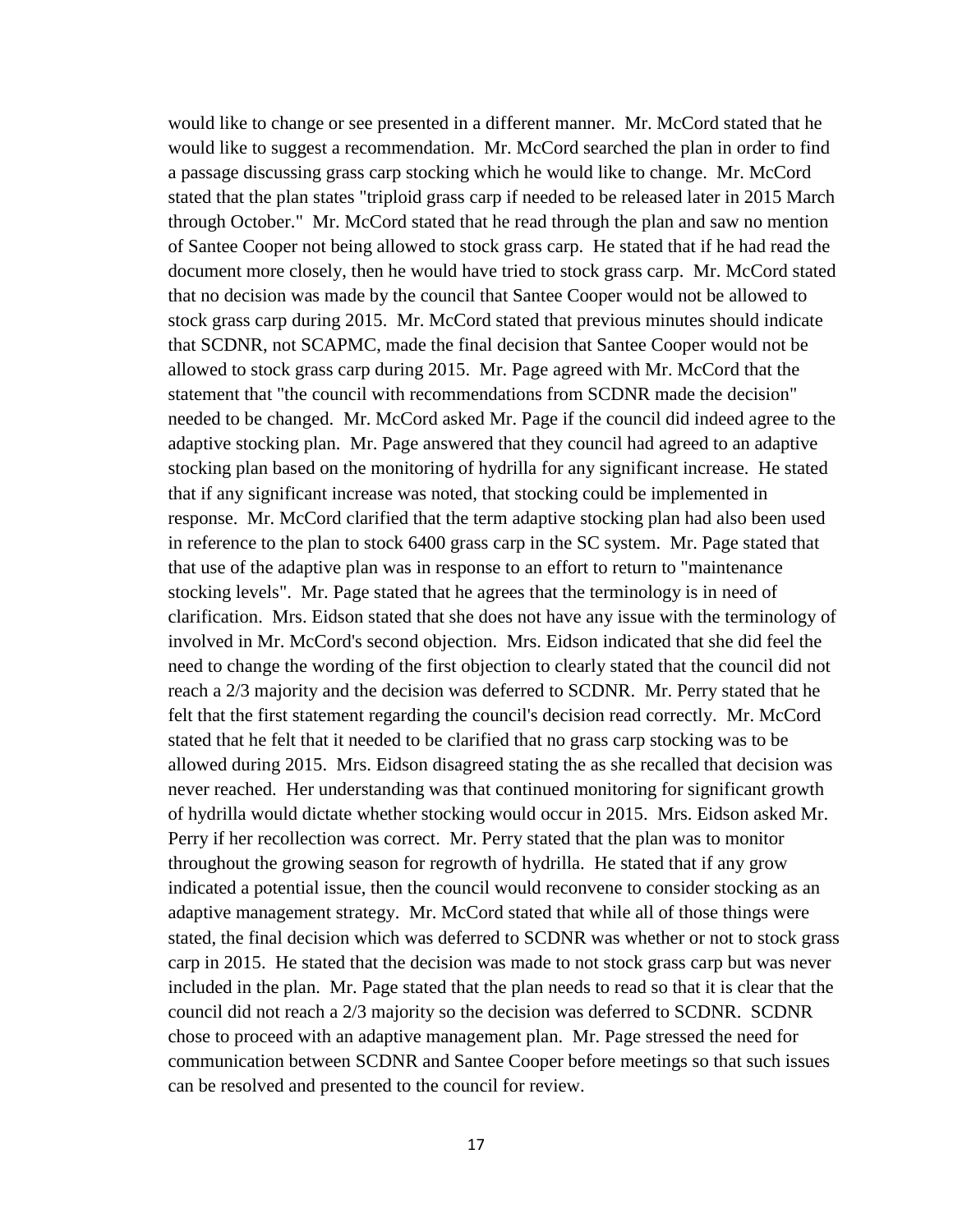Mr. McCord stated that he would like to stress the need for council members to become familiar with the Santee Cooper system. He stated that the Santee Cooper system has been responsible for the vast majority of issues with which the council has had to deal with in the past. Mr. Page stated that as a section of the plan, the Santee Cooper Lakes section is the most debated and discussed section within the plan. Mr. McCord stated that he wished to see more interest in opportunities for field visits and educational sessions on the Santee Cooper Lakes. Mrs. Eidson fielded a comment that she might be responsible for the presence of the OCRM representative by stating that it was never her responsibility to make them attend nor is it her responsibility to do so now. Mr. Page stated that OCRM had not responded to his correspondence.

Mr. Page called for any new items to be brought before the council. Mr. McCord stated that he would like to discuss the reimbursement (cost share) situation between SCDNR and Santee Cooper. Mr. Page stated that the reason Santee Cooper does not receive cost share from SCDNR is that state law state that in order one state agency to give funds to another state agency they have to justify why they can do the job at less cost than the other. Mr. Page stated that he cannot justify that Santee Cooper can conduct work at a price less than that of SCDNR's state contract. Mr. Page stated that he has filled out the paperwork to discover that he cannot justify the reimbursement and can therefore not legally give Santee Cooper more than \$25,000. Mr. McCord stated that zero money is currently given to Santee Cooper. Mr. Page stated that he is allowed to conduct work for Mr. McCord for a total of approximately \$30,000 to \$60,000 equivalent. Mr. McCord stated that he does not understand how the SCDNR provided a cost share in the past if the law has always been in place. Mr. Page stated that in the past Santee Cooper was able to conduct work for SCDNR at a rate less than that of SCDNR.

Mr. Perry stated that outside discussions with Santee Cooper management have led to an agreement to discuss cost share amongst executive staff of both agencies. Mr. Perry stated that the discussion should be carried out at a level above that of the council. Mr. McCord stated that he agreed with that discussion. Mr. McCord stated that statute states that one of the purposes of the council is to administer funds. Mr. McCord stated that to say that the discussion was not one that needed to be discussed by the council was ridiculous. Mr. Perry stated that the only agencies providing funds for the operations are Santee Cooper and DNR. He stated that he believed the discussion should remain between the two agencies and that the council should be informed of a decision at a later date. Mr. McCord restated that appropriation of funds is a core function of the council. Mr. McCord and Mr. Perry agreed to delay the discussion of reimbursement until the next meeting.

Mr. Page called for other new items and none were brought before the council. Mr. Page moved to the calendar item of the agenda. Mr. Page suggested a council meeting in late January to allow for SC and DNR to conduct their appropriate meetings